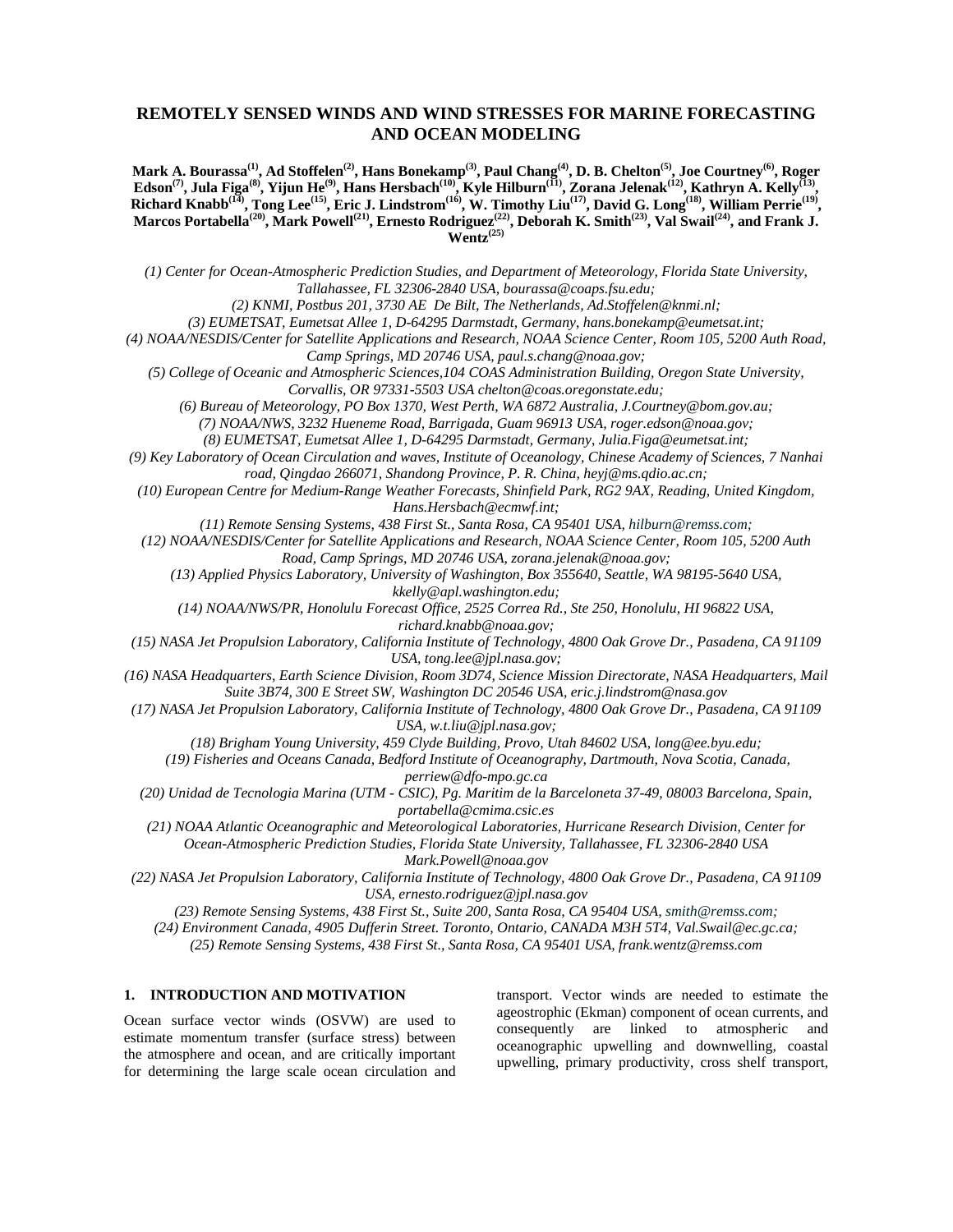ice transport, mixed layer evolution, and deep water formation. Accurate wind speeds are also essential for reliable computations of air/sea heat fluxes (e.g., sensible and latent heat fluxes) as well as mass fluxes (e.g.,  $CO_2$  and  $H_2O$ ), making surface winds critically important for budgeting energy, moisture and Carbon, and for studies of ocean acidification. Wind and wave information are essential for marine safety.

The advection and offshore transport of nutrients and fresh water can be linked to the life cycle and annual variability in fish stocks. Both scalar and vector winds can be linked to upper ocean mixing, which is easily linked to ocean, atmospheric, cryospheric, and terrestrial climate change. For shorter time scale applications, surface wind vectors are also used for forecasts of storm surge and waves.

Ocean surface winds change rapidly in both time and space. Satellite-based sampling density and relatively good accuracy make satellite winds desirable data (particularly for regions with sparse *in situ* observations) for many related applications such as coastal upwelling, oceanic/atmospheric coupling associated with both tropical instability wave and ocean fronts [19], ocean currents [58], detection of tropical disturbances [35], wave forecasting, weather forecasting [46], and storm surge [79], to list a small sample of applications. Portions of the surface winds observing systems are also used to provide observations of sea ice extent and rainfall (fresh water flux).

Several reviews of space-based wind measurements and applications have been published (e.g., [64; 66]). The current ocean wind observing system can be further improved by means of better bias removal and calibration for very high and low wind speeds, increased temporal sampling (via a constellation), finer spatial resolution (e.g. on the ocean eddy scale and intercalibration of near-coastal winds), and improved methods of blending observations (scalar winds and vector winds) from multiple platforms.

### **2. DEFINITION OF SATELLITE WINDS**

Satellite-derived wind speed (called equivalent neutral wind speed [94; 65] was developed to consider the influences of atmospheric stability in the conversion from 'winds' to stress. It has the advantage of determining a wind speed for which a neutral transfer coefficient can be used to convert the satellites' equivalent neutral winds to a kinematic stress. An updated definition of equivalent neutral winds [12] is consistent with scatterometry, which responds to surface stress [111]. It is also considered to be applicable to SAR [107] and SSM/I [74] derived wind speeds. Unfortunately, accurate measurements of near-surface stress over water are extremely sparse relative to wind speed; therefore winds have been calibrated to equivalent neutral winds rather than wind stress [111; 88].

Another issue to consider is that scatterometer equivalent neutral winds are relative to currents [56; 21; 19] and are further modified by surface wave motion [10]. In the calculation of air/sea turbulent fluxes, currents and the effect of wave motion should be removed from earth relative winds (e.g., [53]), which gives satellite observations a considerable advantage over *in situ* (earth relative) observations. Improvements in our understanding of remotely sensed winds made in the last decade are expected to improve ocean forcing in the next decade.

# **3. WIND SENSORS**

Instruments that are routinely used to measure vector winds (speed and direction or two vector components) will be discussed first, followed by instruments that are typically used to measure scalar winds (speed only). Vector winds are useful for a wider range of applications, but both are quite useful for many applications. The observational needs are most consistent with scatterometers, particularly DFS or XOVWM (section 6); however SAR is more capable very close to land and where very fine resolution is required. Currently data are freely available from USA satellites, ERS-2 and ASCAT.

# **3.1. Vector Wind Sensors**

# **3.1.1. Scatterometers**

There is a long history of scatterometer observations, which are based on active microwave systems: Seasat [51], ERS1 and ERS2 [8], NSCAT [81; 106; 115], SeaWinds on QuikSCAT [103], SeaWinds on ADEOS2, and ASCAT [30]. These instruments provide very accurate winds in rain-free conditions and in some raining conditions [24; 25; 112; 82]. They have in-swath grid spacing on scales of typically 25km, with special products [71; 117; 118; 85] having grid spacing as fine as 2.5km (Fig. 1). The temporal sampling is a function of the orbit and the swath width, with the SeaWinds instruments having very good sampling for synoptic scale weather forcing of the ocean, with substantial information on the mesoscale. The main weaknesses of scatterometers are rain contamination for some rain conditions (far more so for Ku-band than C-band), a lack of data near land (15km for QuikSCAT; 30km for ASCAT), and temporal sampling. Multiple scatterometers greatly improve the temporal sampling [70]. The key advantages are more data in rainy conditions and much better directions.

# **3.1.2. Passive Polarimetric Sensors**

WindSat, launched in January 2003, is the sole instrument using passive polarimetric techniques for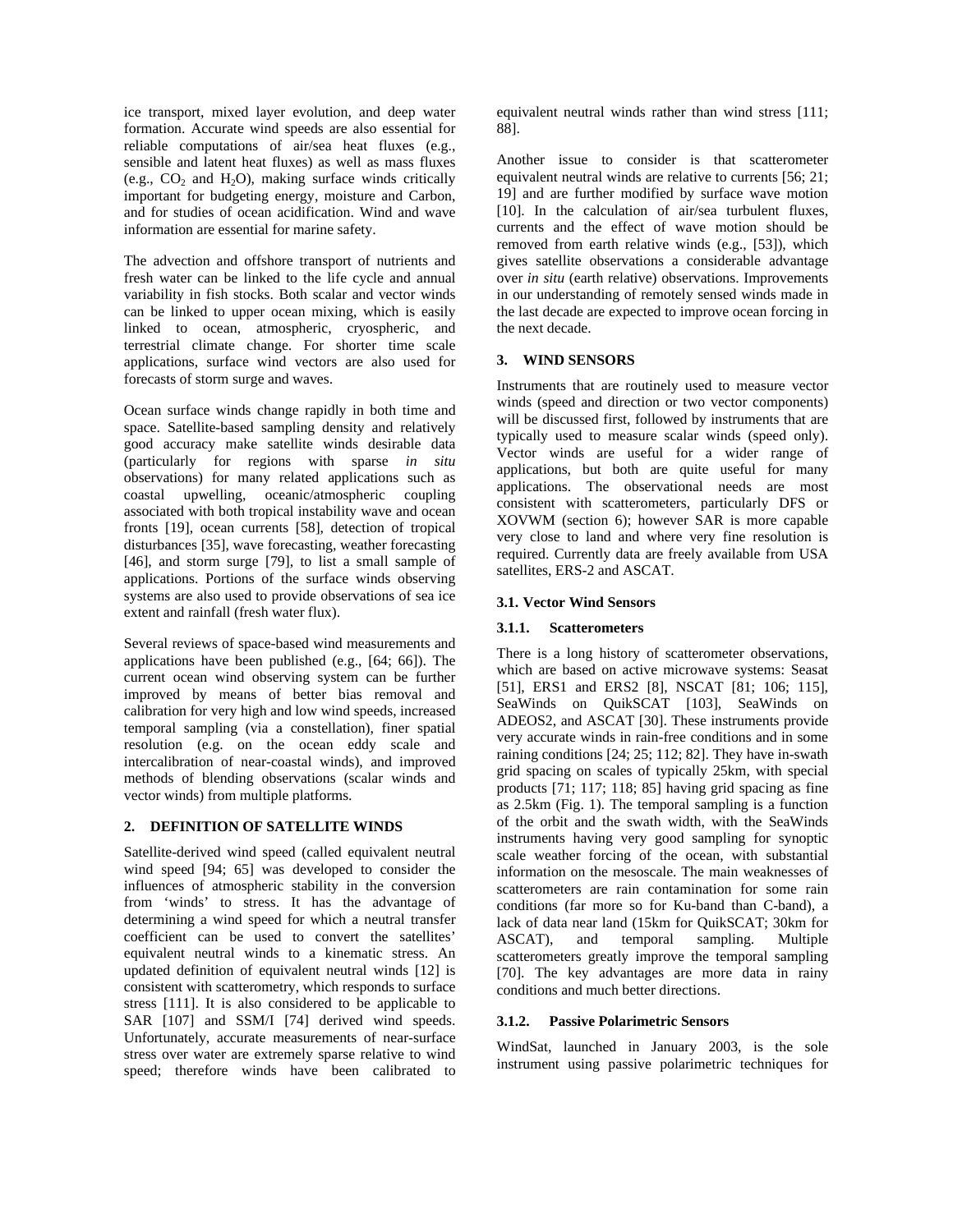

*Figure 1. Higher resolution scatterometer product. An algorithm for ultra high resolution retrieval of vector winds over the ocean from QuikSCAT data has been developed [72]. In this approach, ultra high resolution (2.5 km/pixel) backscatter images are created for each look direction. Then, for each wind vector pixel, a conventional wind retrieval algorithm is employed to produce ultra high resolution wind estimates posted at 2.5 km/pixel resolution. This algorithm is running in near-real time for 'postage stamp' invest areas at NOAA (http://manati.orbit.nesdis.noaa.gov/cgi-bin/qscat\_storm.pl see BYU hiRes links). Note that the ultra high resolution image (right) shows an eye and eyewall, whereas these are blurred together in the 25km resolution image (left).*

estimating ocean surface vector winds [33]. Although in clear skies and winds in the range of 6m/s to 20m/s, WindSat OSVW are of comparable quality to scatterometry [9], an NRC Workshop Report "Options to Ensure Climate Record from NPOESS and GOES-R" concludes that there is significantly larger wind direction uncertainty in WindSat retrievals at typical wind speeds [32]. Furthermore, different versions of WindSat wind speeds can be biased either high [3; 91] or low in high wind speed conditions such as tropical or extratropical cyclones. WindSat wind vector retrievals are much more susceptible to error in cloudy and rainy conditions, which are often associated with extreme weather events. This susceptibility affects the use of WindSat OSVW forecast systems for wind warnings and for the development of accurate climatologies of such events [14]. However, new rain algorithms are available to improve Windsat winds [75], providing similar quality to QuikScat in all but very heavy rain and very low winds. Measurements are also more subject to contamination by land in the antenna sidelobes. Consequently, WindSat measurements are not possible closer than 50 to 75km off the coast, depending on what channels are used.

#### **3.1.3. Synthetic Aperture Radar (SAR)**

C-band and L-band SAR systems have been used to retrieve surface winds on ERS1, ERS2, Envisat, RADARSAT1, ALOS, and RADARSAT2. Also, X-

band SAR algorithms are being developed to retrieve winds on COSMO-SkyMed and TerraSAR-X. SAR has the advantage of being able to generate images on a much finer spatial scale (as small as <10 m). Reference [107] calibrated RADARSAT1 images, with a wind retrieval model function relating wind speed to the normalized radar cross section, relative wind direction and local incidence angle, motivated by scatterometry. However, the directional dependence of SAR-derived vector winds is much less certain than for scatterometers. Since there are at least two geophysical parameters (wind speed and direction) modulating SAR measurements, the inversion of winds from SAR data is inherently underdetermined. Some wind direction information can be estimated by measuring the orientation of the wind-induced streaks visible in most SAR images [110; 43]. Many retrieval studies with both VV and HH polarization SAR have been carried out [107; 42; 83].

### **3.2. Scalar Wind Sensors**

Surface wind speeds (at 10 m height, without directions) are routinely estimated from passive microwave radiometers (SSM/I, AMSR-E, TMI, SSMIS) on a spatial scale of roughly 25 km. These instruments are quite accurate (rms differences <1m/s relative to buoys) under typical ocean conditions [74; 76], but do not retrieve winds in rain [40]. Excellent agreement is found between passive radiometer winds and vector winds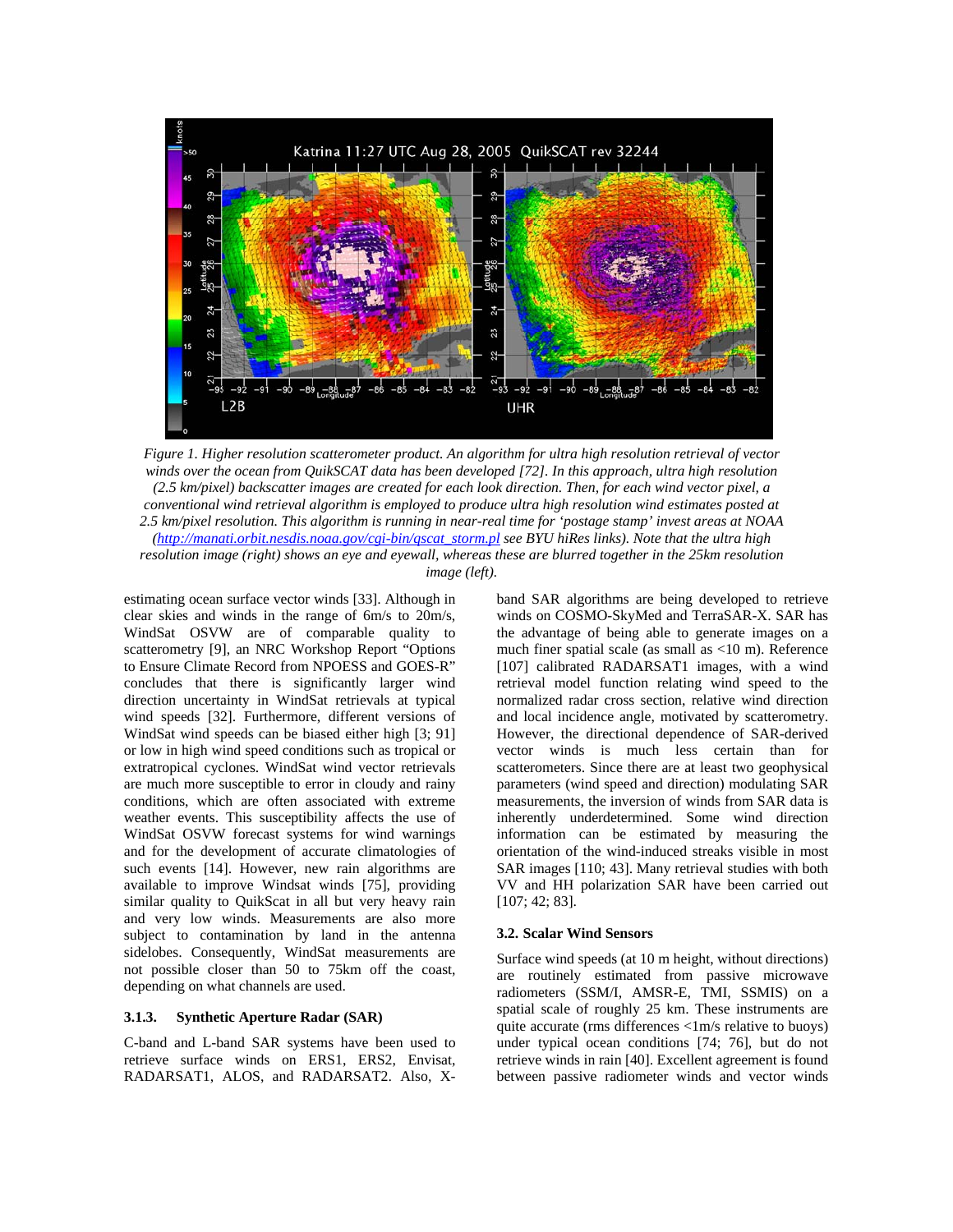from scatterometers despite different measuring methods [116], with the exception of a few small regions of bias. Since 1996, there have been three or more radiometers in polar orbits resulting in good spatial and temporal sampling, covering 95% of Earth's ocean surface in a given day [123]. Combined surface wind data sets are available online from several sources [4; 7; 124].

Altimeters can also accurately estimate wind speed on a smaller spatial scale. However, the sampling from current altimeters is very sparse.

## **3.3. Sampling Issues in Scatterometer Observations of Surface Winds**

Scatterometers measure surface winds with a resolution of  $\sim$ 25 km across a swath width of  $\sim$ 1000 km. A given location is typically sampled less than twice per day by a single scatterometer. Because of the rapid evolution of weather systems, wind fields constructed from scatterometer measurements can be quite noisy without sufficient spatial and temporal smoothing [97]. The sampling errors for a given amount of smoothing vary temporally and geographically in complicated ways (see upper panels of Fig. 2).



*Figure 2. Upper panels: Time series of the RMS mapping errors of meridional (solid lines) and zonal (dotted lines) wind estimates constructed at latitudes of 25ºN and 40ºN from various combinations of scatterometer observations with 2º by 2º by 4-day smoothing. The three solid lines correspond to different assumed forms for the spatial autocorrelation function. The small differences show that the results are not strongly sensitive to the details of the spatial autocorrelation function; the most limiting factor for construction of wind fields is the short decorrelation time scale of the surface wind field. (The thin solid line in the QuikSCAT panel is a time series of the RMS mapping errors at 25ºN with 2º by 2º by 1.5-day smoothing.) (From [97].) Lower panels: Along-track wavenumber spectra of wind speed and the zonal and meridional wind components in the eastern North Pacific, accumulated over 2004, computed from QuikSCAT observations (heavy solid lines), NCEP analyses (thin solid lines) and ECMWF analyses (dashed lines; the 2004 version had ~40km grid spacing compared to the current ~25km). Note the dropoff of spectral energy*  in the two operational forecast models at wavelengths shorter than about 1000 km (wavenumbers higher than about *10-3 cycles per km). (From [20].)*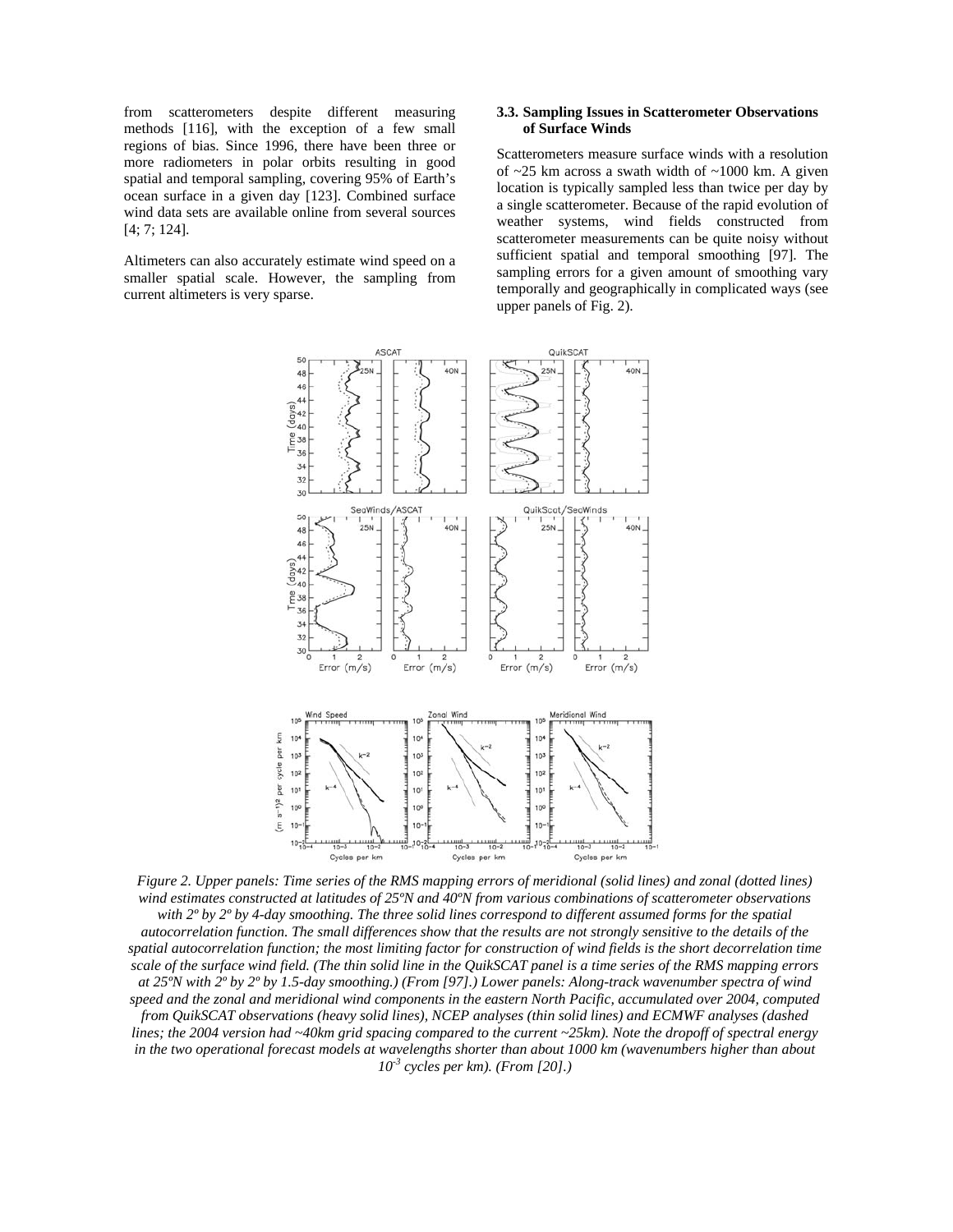As shown from the wavenumber spectra in the lower panels of Fig. 2, present operational global weather forecast models are not able to resolve the ~25 km scales measured by scatterometers (e.g., [20]). The models can potentially benefit greatly from assimilation of scatterometer winds; however, practical limitations within assimilation schemes complicate the ingestion of small-scale information. Such assimilation is subject to the same sampling issues, which must be mitigated by down-weighting the scatterometer observations. The benefits of a constellation of scatterometers are evident from the smaller sampling errors shown in the middle row of panels of Fig. 2.

## **4. PROGRESS IN OPERATIONAL EXPLOITATION**

The primary operational benefits of satellite OSVW observations are the improvements of weather forecasting and warnings. In addition, knowledge of the winds and waves over the ocean is also essential for the maritime transportation, fishing, and oil production industries, as well as for search and rescue efforts, and the accurate tracking and management of marine hazards such as oil spills. It is also essential for determining the ocean forcing, wind induced mixing, currents [59], and air/sea  $CO<sub>2</sub>$  fluxes.

# **4.1. Impact on NWP Winds**

The assimilation of ERS1/2 scatterometer winds was reported to dramatically improve the forecasts of tropical cyclones [46] and has been operationally implemented at ECMWF since the mid-1990s [47]. Many operational weather centers began assimilating QuikSCAT data in early 2002, with preliminary assessments indicating a positive impact [5]. The improvements were larger in the storm track regions, where there is relatively large and rapid variability in the winds [16; 48]. The assimilation of satellite data is particularly important in the southern hemisphere, where much fewer *in situ* surface data are available [41]. Wind speeds from passive radiometers have been operationally assimilated for a longer time period; and could benefit from improved sampling (see section 3.3) in time. However, the vector information from scatterometers has a greater impact for data assimilation [2]. Regardless of these beneficial effects in NWP, current NWP analyses do not contain the mesoscale structures on the ocean eddy scale as determined by scatterometers (e.g., see section 5.5).

# **4.2. Impact of Satellite Winds on Wave Model Development, Applications and Forecasting**

The assimilation of scatterometer data into NWPs in major forecast offices has improved skill in wave forecasting as well as the development of long term wave climatologies and extreme wave design criteria (e.g. [22]). Optimum utilization of satellite winds requires: (1) establishment of the accuracy and full dynamic range of the data and (2) the development of efficient methods that combine satellite and *in situ* winds into high resolution time and space forcing fields [92]. With few exceptions (e.g. SWADE IOP-1; [16]) errors in marine surface wind fields developed from conventional data remain sufficiently large to mask errors arising from uncertainties in the physics of wave models, thereby inhibiting further progress. Satellite winds offer a potent solution to the need for reference quality forcing fields and improved wave hindcasts and forecasts. While satellite estimates of surface marine winds have long been available, it was not until the assimilation of QuikSCAT's Ku-band wide-swath scatterometer data that a truly global, accurate and reasonably long term record of marine vector winds was achieved.

SAR offers the potential of very fine resolution winds which is important in situations involving mesoscale features such as the eyes of hurricanes [86]. In addition to the limitations noted in section 3.2.3, data availability remains a problem; RADARSAT-1 and RADARSAT-2 data are available for limited users and TerraSAR-X is a commercial platform, also with limited data access for scientific use.

# **4.3. Impact on Surge Forecasting**

Knowledge of the current and past wind (or stress) fields is essential for surge forecasting [105]. The winds used in surge models are forecast winds, which are greatly improved by observations from the recent past and the environment about the storm. Assimilation of observed winds improves the quality of the storm size and position of the model forecast. Furthermore, winds from the recent past can be very important for surge due to non-local processes [79].

# **4.4. Marine Nowcasting**

Satellite wind data are used in the daily operations of all NOAA/NWS offices with marine warning and forecasting responsibilities. Ocean surface winds were derived from the passive SSM/I data since the early 1990s [113; 114], but with less resolution and wind intensity range than the QuikSCAT data. Satellite winds are routinely used to modify NWP output related to severe weather [109; 63; 18], with great positive impacts. Since QuikSCAT winds have been available in near real-time on analysts' workstations, the number of short-term wind warnings issued by NOAA/OPC forecasters for the mid-latitude high seas waters have dramatically increased. In particular, hurricane force warnings were not issued for extratropical regions prior to QuikSCAT observations [109]. ASCAT winds in the North Atlantic are now made available within 30 minutes after sensing to aid nowcasting applications. However, ASCAT's lesser coverage (coverage is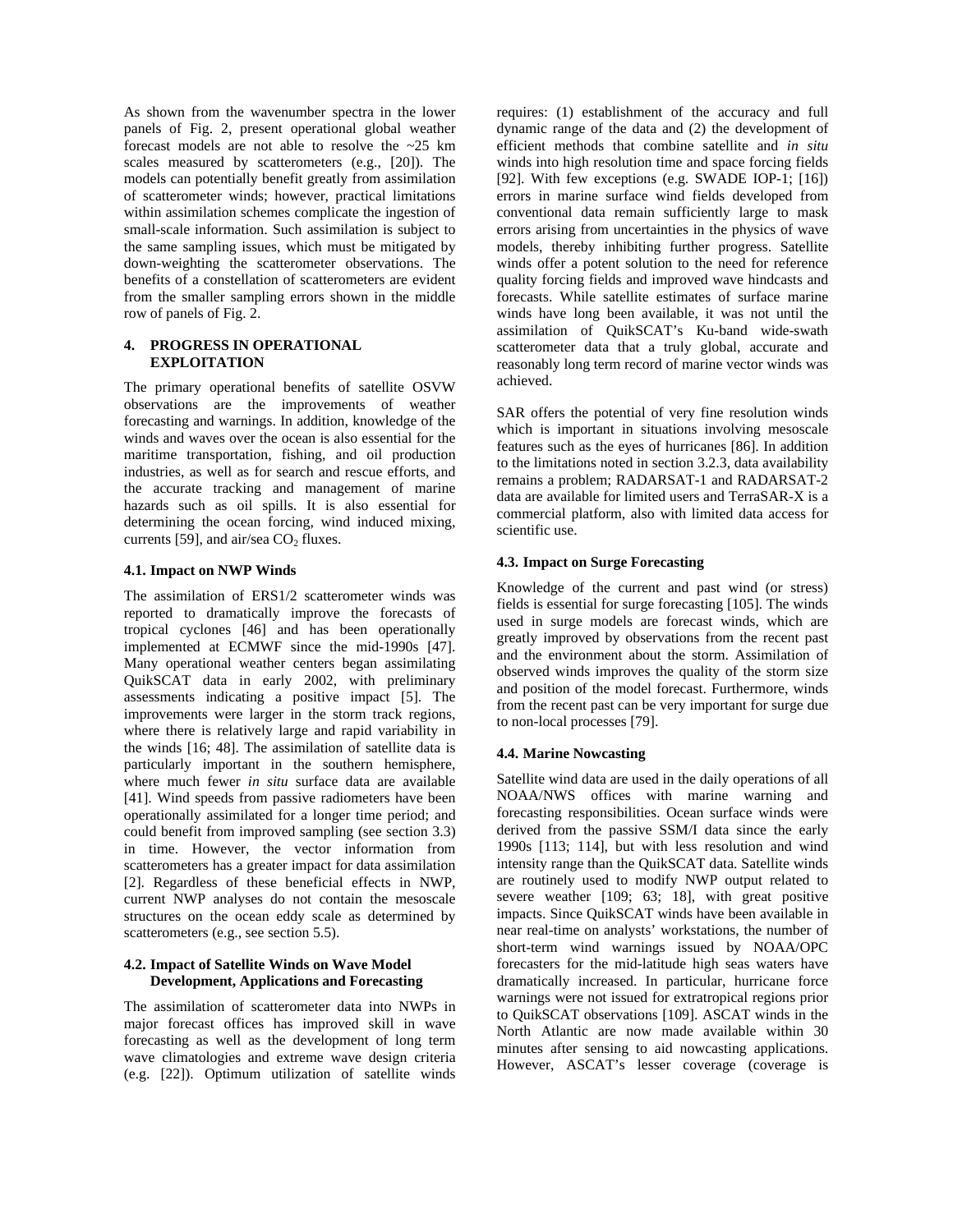problematic for a single wide swath scatterometer such as QuikSCAT) and calibration to lower wind speeds where QuikSCAT reports hurricane force winds in extratropical storms is a problem for nowcasting.

### **4.5. Tropical Cyclone Forecasting**

The usefulness of satellite winds in forecasting varies with regional differences in the availability of other types of observations (particularly aircraft reconnaissance) and regional practices [16]. The use of a satellite-based active microwave scatterometer, with QuikSCAT-like sampling is considered (in some forecast offices) essential to the analysis and understanding of the near ocean surface wind field about tropical cyclones (TCs). Near real-time knowledge of both wind speed and direction offers the regional tropical cyclone forecaster the ability to more accurately anticipate TC genesis, see the development of the inner and outer core winds or structure, and determine a 'minimum estimate' for a TC's maximum sustained winds. This, in turn, provides a fundamental basis for improving TC forecasts and providing more timely and efficient warnings to the public.

Active sensors are favored due to the ability to retrieve winds through some rain. QuikSCAT observations have been found to be crucial in the evaluation of developing tropical systems. Accurate knowledge of the wind field around the tropical cyclone, such as how the winds extend from the storm center is critical information for emergency management. The spatial structure is also important for new kinetic energy-based metrics for estimating tropical cyclone wind and wave/surge destructive potential [90]. In the future, these new metrics might more accurately characterize large storms like Hurricane Ike which wreaked havoc well beyond its



*Figure 3. Comparison of hurricane locations derived from conventional and ultra high resolution QuikSCAT data with "best track" positions for Ophelia, Katrina, and Rita from the 2005 hurricane season. Each red or blue point represents one pass of QuikSCAT over the storm. For some passes a circulation center cannot be determined from conventional resolution QuikSCAT due to land proximity. Note that the derived high resolution positions almost always correspond to the best track positions [39].*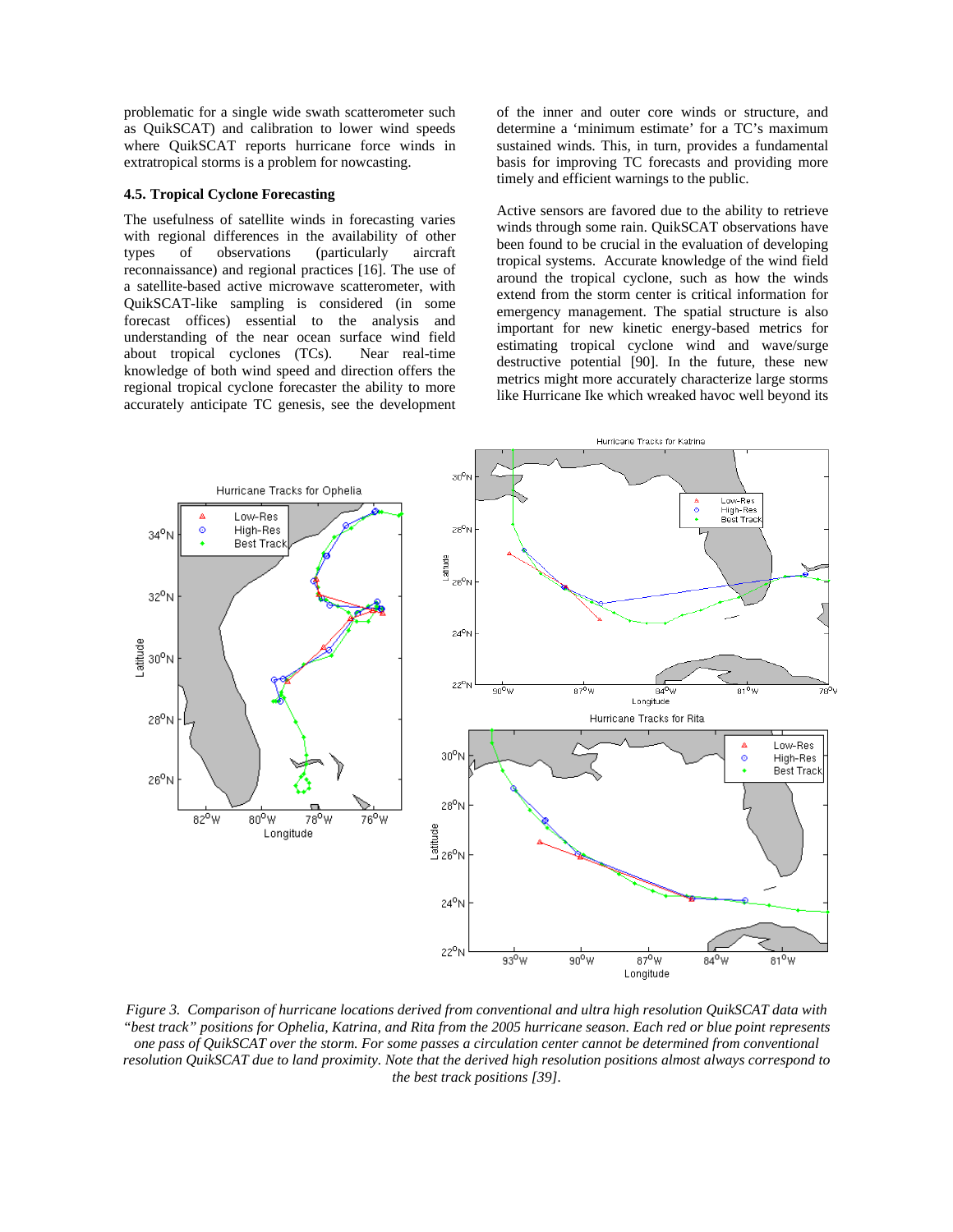mere Category 2 status on the Saffir-Simpson Scale. In addition, several studies have made use of QuikSCAT data to examine circulation or vorticity about tropical disturbances [55], to examine various types of cyclone formation [98], and to use more accurate positioning techniques in conjunction with other remote sensing measurements, to better understand the movement and development of the TC from genesis to dissipation [27; 35]. OSVW interpretation can also be improved when the use of high resolution wind techniques [95] are employed (Fig. 3). These techniques often help overcome some of the sensitivity that the current automated methods have to ambiguous wind direction selection, especially in heavy rain and under poor geometric alignment. Previous techniques [27] required more labor intensive manual techniques to overcome. C-band scatterometers are much less adversely impacted by rain. Ocean vector winds are also useful for improving the accuracy of the environmental winds and the cyclone track forecast.

### **4.6. Ocean Model Forcing**

Operationally, a wind forecast is often more useful than an analysis. In this application, satellite winds (vector and scalar) are very useful for improving the accuracy of the initial conditions used to begin the forecast. VW measurements are routinely used to constrain ocean state estimation; in for example, those produced by the Estimating the Circulation and Climate of the Ocean (ECCO) Consortium [119]. Determining spatially and temporally consistent forcing of the ocean on the eddy scale remains a challenge.

### **4.7. Currents**

Ocean currents are a combination of geostrophic currents (associated with dynamic height) and Ekman currents associated with surface stress, which are closely related to satellite observations of equivalent neutral winds (e.g., [58; 59]). Ocean vector winds are critical for determining the Ekman component of the currents. As with other operational applications, all satellite winds, particularly vector winds, contribute to improving forecasts.

## **5. SCIENCE TOPICS**

Wind products are used for an enormous range of ocean, atmospheric, and air/sea interaction studies. A bibliography of ocean vector wind studies is available at http://coaps.fsu.edu/scatterometry/bibliography/publicat ions.shtml.

# **5.1. Air/Sea Surface Fluxes**

The great importance of winds on fluxes of energy, moisture, momentum, and gases is described by [28]. Wind has the greatest range of relatively high frequency variability of all the observations that contribute to surface fluxes. The changes in wind are linked to changes in other variables such as SST (section 5.4) and atmospheric stability. This variability is highly correlated on the atmospheric synoptic scale [*P. Hughes*, personal communication, 2007], and is likely to be correlated for finer scales (e.g., diurnal). It is important to consider this mutual variability in the calculation of air/sea fluxes. Sufficient sampling to resolve this variability will be important to climate studies and many ocean modeling applications.

### **5.2. High Winds**

High winds play a disproportionately large role in Earth's climate. Mid and high latitude, high wind events (cold air outbreaks) lasting several days, can remove what at typical wind speeds would be a month's worth of the ocean's heat and moisture, leading to the formation of "deep water" that helps drive global ocean circulation patterns. High winds also help exchange disproportionately large amounts of carbon dioxide.

Satellites do not measure 10-minute sustained winds, but rather instantaneous area-averaged winds. One expects 10-minute winds to be more extreme than satellite winds and guidance is required to "translate" scatterometer winds. This is especially true at high wind speeds (winds greater than 20 m/s) that are typically located in tropical cyclones, strong mid-latitude storms, and orographically enhanced regions [96; 78]. There are questions about how well scatterometers can measure high winds [28], with some results showing that scatterometers underestimate high winds [120; 122; 112]. High wind validation is limited due to the infrequency of such events often located in data-poor remote regions and the questionable measurements of buoys or ships in rough oceans due to wave sheltering. Consequently, most high wind validation and research has been focused on tropical cyclones [100; 39] and model functions have been developed specifically to obtain higher winds in these storms [121; 24; 1; 28]. Improved tropical cyclone forecasts have resulted from the availability of scatterometer data [46; 6; 15; 55] and an increase in hurricane and gale force wind forecasts in mid-latitude storms has resulted from routine use of scatterometer winds by weather forecasters [109; 20]. Recently, a monthly climatology of the frequency of high winds from QuikScat was made available [96].

#### **5.3. Diurnal Variability**

The diurnal variability of ocean wind can be substantial. It is of interest for ocean forcing (mixing and air/sea heat fluxes) as well as for wind power generation, and can also be linked to variability in cloud cover. Symmetric variability in wind results in a nonsymmetry variability in stress and increases the mean stress. For example, mixing based on diurnal winds (vs. those smoothed over 24 hours) increases the depth of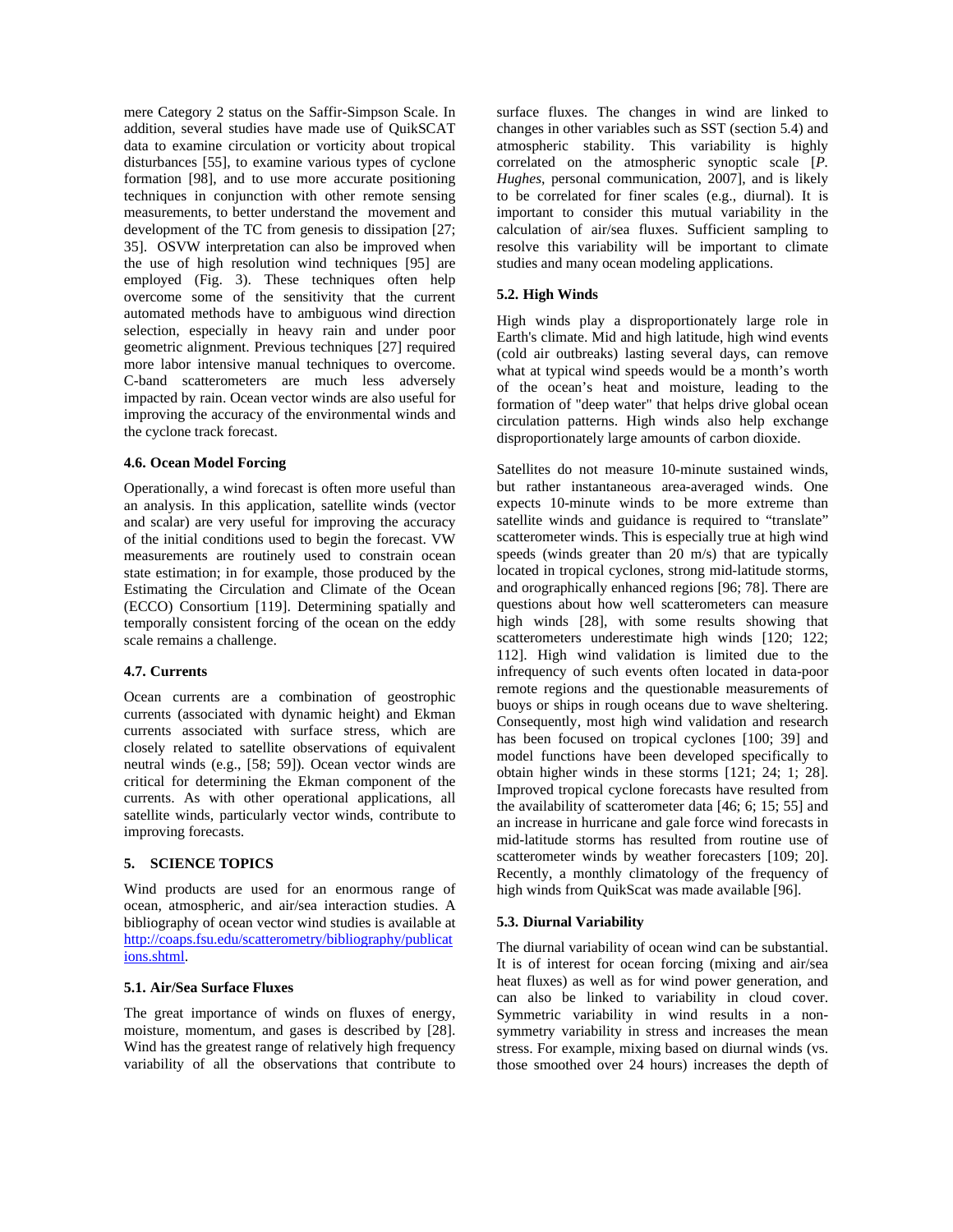the mixed layer and over a season can lower SSTs by more than  $1^{\circ}$ C, and cause increases in the mixed layer salinity [62]. Satellite sampling is currently insufficient for diurnal studies with spatially similar error characteristics, but could improve with better gridding or assimilation techniques and multi-instrument products [36; 70].

### **5.4. Response to SSTs**

Scatterometer observations of surface winds and microwave observations of sea-surface temperature (SST) have revealed that SST exerts a strong influence on surface winds on scales smaller than ~1000 km. Winds are stronger over warm water and weaker over cold water (Fig. 4).

This ocean-atmosphere interaction is clearly evident in the surface winds in operational weather forecast models [73], but is underestimated by about a factor of two because of deficiencies in the parameterization of atmospheric vertical mixing [102]. Observations [68] and mesoscale models with sufficient sensitivity of vertical mixing to stability reveal that the SST influence extends throughout the troposphere in all of the dynamic fields, e.g., the vertical velocity (Fig. 4). Because the surface wind response to SST is too weak in the global forecast models, the response of tropospheric winds to SST is also underestimated. Ongoing efforts are utilizing scatterometer data to improve the forecast model responses to SST, both at the surface and in the troposphere.

In regions of tight SST gradients (e.g., near meandering fronts associated with ocean currents), SST-induced perturbations of the wind stress curl develop. Since the wind stress curl drives the large-scale ocean circulation, 2-way coupling (see section 2) between the ocean and atmosphere is expected in these frontal regions. Investigations are underway regarding the feedback effects of SST-induced perturbations of the surface wind stress on the ocean circulation. A study of 2-way ocean-atmosphere coupling in an idealized representation of an eastern boundary current system finds that most of the salient features of eastern boundary currents are either significantly affected by, or the direct result of, these feedback effects [50]. The 2 way coupling creates a strong positive wind stress curl within ~100 km of the coast, weakens the equatorward surface current, strengthens the poleward undercurrent, and reduces the growth rate of baroclinic instability and the magnitude of the eddy kinetic energy.



*Figure 4. (Upper) Binned scatter plots of small-scale perturbations of wind stress magnitude as a function of SST for four regions of the World Ocean (after [73]). (Lower) The vertical velocity in an east-west section across the Agulhas Return Current region of the South Indian Ocean from a simulation with the Weather Research & Forecasting model. SST is shown in the bottom panel. The SST influence on tropospheric winds is complex, but can be clearly seen throughout the troposphere (from [102]).*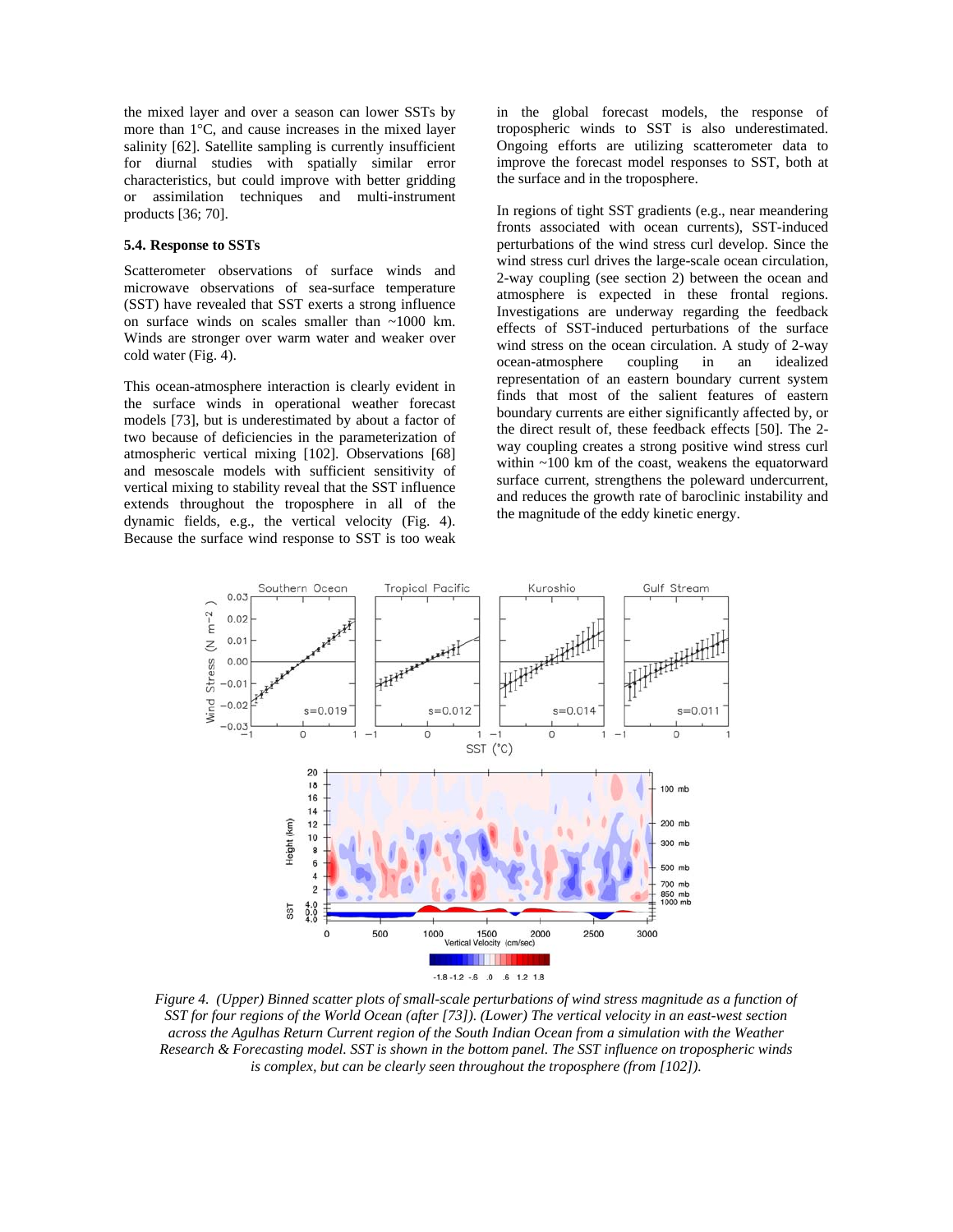### **5.5. Near Coastal Processes**

Synoptic scale winds are very important for transporting riverine water from coastal shelves to the open ocean [80]. These findings suggest a link between the transport of nutrients and the finfish and shellfish life cycles and population. The upwelling associated with coastal wind variability also appears to be a very important part of the coastal ecosystem (e.g., [45]).

# **5.6. Western Boundary Currents**

Western boundary currents have typical widths of about 100km with maximum currents of 2-3 m/s and SST gradients of about  $10^{\circ}$ C in 200km. To understand the contribution of these narrow, intense currents to air-sea interaction, the intensification of extratropical storms, and climate variability, is it necessary to resolve these spatial scales in the observations. Therefore, highresolution satellite observations are critical to weather forecasting, climate research, and climate prediction. The measurements that have proved most valuable for studying ocean circulation and air-sea interaction in the WBCs are sea level (from the radar altimeter), wind speed and direction (from the scatterometer), and SST [23].

High-resolution scatterometer winds over the WBCs provide convincing evidence that WBCs are affecting the wind structure in the marine boundary layer [77; 67]. Although the winds are only for 10m height, their assimilation into NWPs is contributing to improved products that are more likely to reveal the details of airsea interaction over the WBCs, as well as improved forecasts of storms.

# **5.7. ENSO and Atlantic Niño**

Ocean surface vector winds are routinely used to forecast ENSO activity and Atlantic Niño [38], both of which are linked to rainfall in South America, and hence linked to river outflow. The depth of the thermocline in the tropical Pacific has been shown to be more accurately modeled when using QuikSCAT rather than NCEP products [49]. One outstanding ENSOrelated issue is the source of a systematic discrepancy between QuikSCAT and TAO meridional winds; discrepancies in zonal winds correspond well to ocean currents [57]. Current ocean vector wind coverage is more than sufficient to capture the monthly changes in the wind patterns; however, it is insufficient to capture the strong 12 to 24 hour westerly wind bursts (the average equatorial sampling interval for QuikSCAT, for example, is 18 hours).

### **5.8. High Latitude Processes and Water Mass Formation**

High latitudes have remarkably little *in situ* observations, particularly in the southern hemisphere [93]. In these regions, NWP products are strongly tied to the radiosonde network, with little agreement in the upper atmosphere between NWP products even one grid cell away from the radiosonde observations [59]. Therefore satellite observations of surface data are essential in the high latitudes. The interplay between over-ocean fluxes and over-ice fluxes is a very important part of the high latitude climate [37]. The high latitude fluxes also contribute to deep water formation [78]. For such events, the very high wind speeds with cold air outbreaks make a very large contribution. Consequently, two outstanding issues for high latitude applications are the need for better temporal sampling and the need for calibration for high wind speeds.

### **5.9. Decadal Variability**

ERS and QuikSCAT scatterometers together have collected almost 18 years of vector wind measurements, which greatly facilitate the study of decadal variability. Caution should be applied when using these data sets together: differences in calibration, rain impacts, and sampling cause differences in statistics. Nevertheless, based on scatterometer measurements, [61] identified a near-coherent change of decadal tendency in the wind field over much of the Indo-Pacific region, with the tendency in the 1990s being generally opposite in sign to that in the 2000s. In particular, the Pacific and Indian Ocean trade winds experienced anti-correlated decadal changes. They discussed the implications to the meridional and horizontal ocean circulations in relation to the atmospheric teleconnection and oceanic linkages.

### **6. FUTURE SATELLITE WIND OBSERVATIONS**

Recent and current satellites are mentioned in section 3. Most of these satellites have been functioning for many years beyond expectations and replacement satellites must be ready soon or the climate quality data record will be broken. Some future satellites are listed below, with more shown in Fig. 5. A timeline of recent, current and future missions is shown in Fig. 5. International access to the data is often highly limited (Table 1).

OceanSat-2 Scatterometer of the Indian Satellite Research Organisation (ISRO);

HaiYang-2 (HY-2) Scatterometer;

Chinese-French Oceanographic Satellite (CFOSAT) rotating fan beam scatterometer;

Extended Ocean Vector Wind Mission (XOVWM) [84; 34; 48].

Dual Frequency Scatterometer (DFS) possibly on GCOM-W2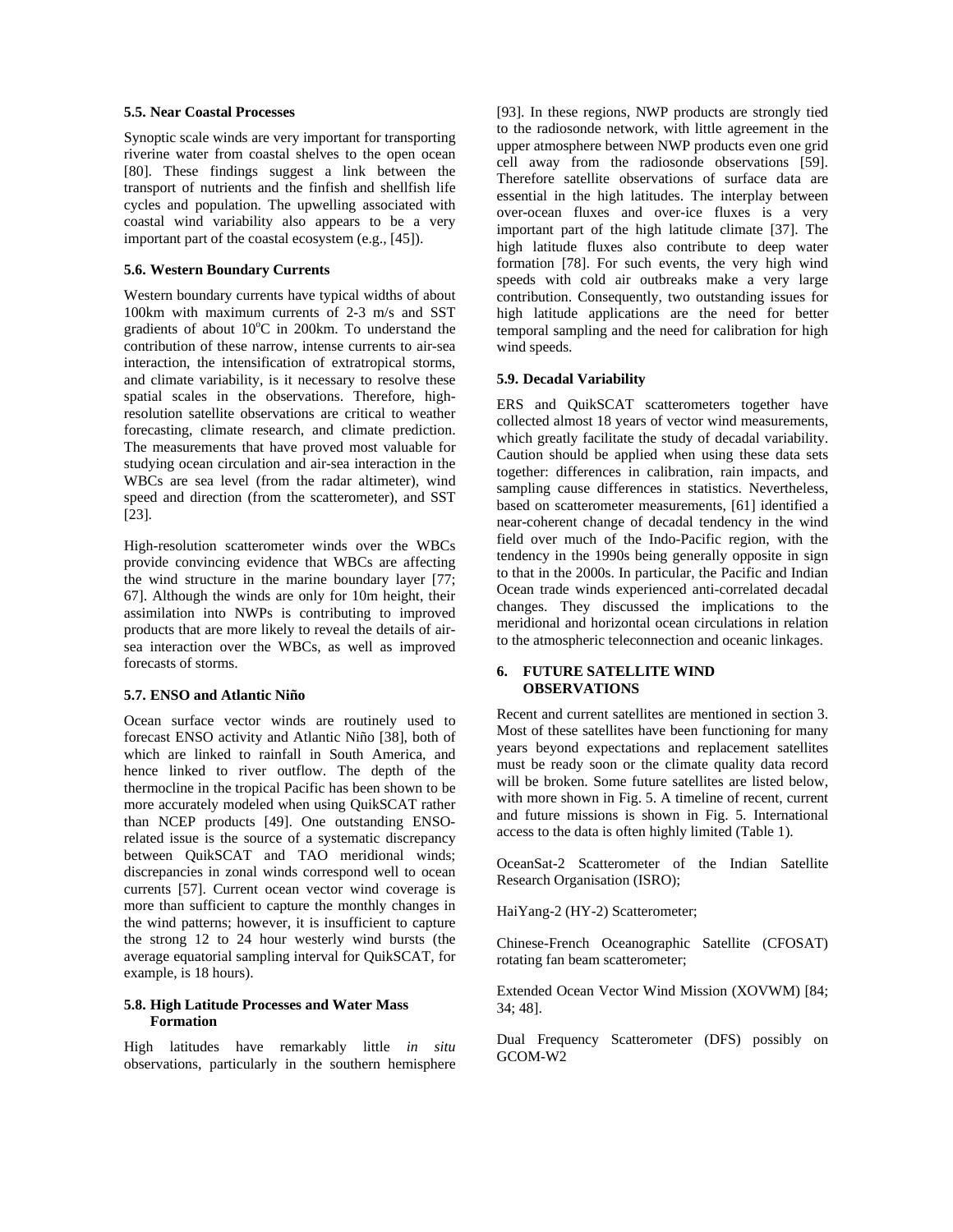# Post EUMETSAT Polar System (EPS) SCAT

### Tandem-X and TerraSAR-X-2 Polarimetric X-band SAR

### RADARSAT Constellation

EU-ESA Global Monitoring for Environment and Security (GMES) Sentinel-1 SAR

*Table 1. Scat is scatterometer, Pass is passive microwave, Pol is passive polarimetric. Public indicates the data are freely available near real time (NRT) and science quality data, delayed indicates delayed mode science quality data, and limited indicates that access will be highly restricted.* 

| Name                  | Heritage       | Band(s)       | Swath-width       | Swath grid        | Launch<br>date | Global access |
|-----------------------|----------------|---------------|-------------------|-------------------|----------------|---------------|
| <b>ASCAT Series</b>   | Scat           | $\mathcal{C}$ | $2x550$ km        | $12.5 \text{ km}$ | 2011<br>2016   | public        |
| OceanSat-2            | Scat           | Ku            | 1840 km           | $50 \mathrm{km}$  | 2009           | unknown       |
| $HY-2$                | Scat           | Ku            | 1700 km           | $25 \text{ km}$   | 2010           | delayed       |
| <b>CFOSAT</b>         | Scat           | Ku            | 870 km            | 50 km             | 2012           | unknown       |
| <b>DFS</b>            | Scat, Pass     | Ku, C, Pass   | 1800 km           | $\leq$ 15 km      | 2016           | public        |
| <b>XOVWM</b>          | Scat. Pol. SAR | Ku, C, Pol    | 1800 km           | $\leq$ 5 km       |                | public        |
| Post EPS              | Scat           | C             | $2x550$ km        | $12.5 \text{ km}$ | 2020           | public        |
| RADARSAT <sub>1</sub> | <b>SAR</b>     | C             | 45-500 km         | $8-100$ m         | 1995           | limited       |
| RADARSAT <sub>2</sub> | <b>SAR</b>     | $\mathcal{C}$ | 45-500 km         | $3-100 \text{ m}$ | 2007           | limited       |
| RADARSAT              | <b>SAR</b>     | $\mathcal{C}$ | 45-500 km         | $3-100 \text{ m}$ | 2014           | limited       |
| Constellation         |                |               |                   |                   | 15 & 16        |               |
| Sentinel-1            | <b>SAR</b>     | C             | $400 \mathrm{km}$ | 40 <sub>m</sub>   | 2011           | public        |
| Tandem-X              | <b>SAR</b>     | X             | $40 \mathrm{km}$  | 10 <sub>m</sub>   | 2009           | limited       |
| TerraSAR-X-2          | <b>SAR</b>     | X             | $40 \mathrm{km}$  | 10 <sub>m</sub>   | 2012           | limited       |

Satellite Ocean Surface Wind Missions: The Previous Decade, Ongoing, and the Future



*Figure 5. Time line of recent, ongoing, planned and proposed wind sensing missions. Launched missions are those that were successfully put in orbit and functioned correctly. Ongoing missions have exceeded their planned operational life, but as still functioning. In development indicates that the sensor is under construction; planned indicates a commitment of funding; and proposed indicates a detailed mission concept without a commitment for full funding.*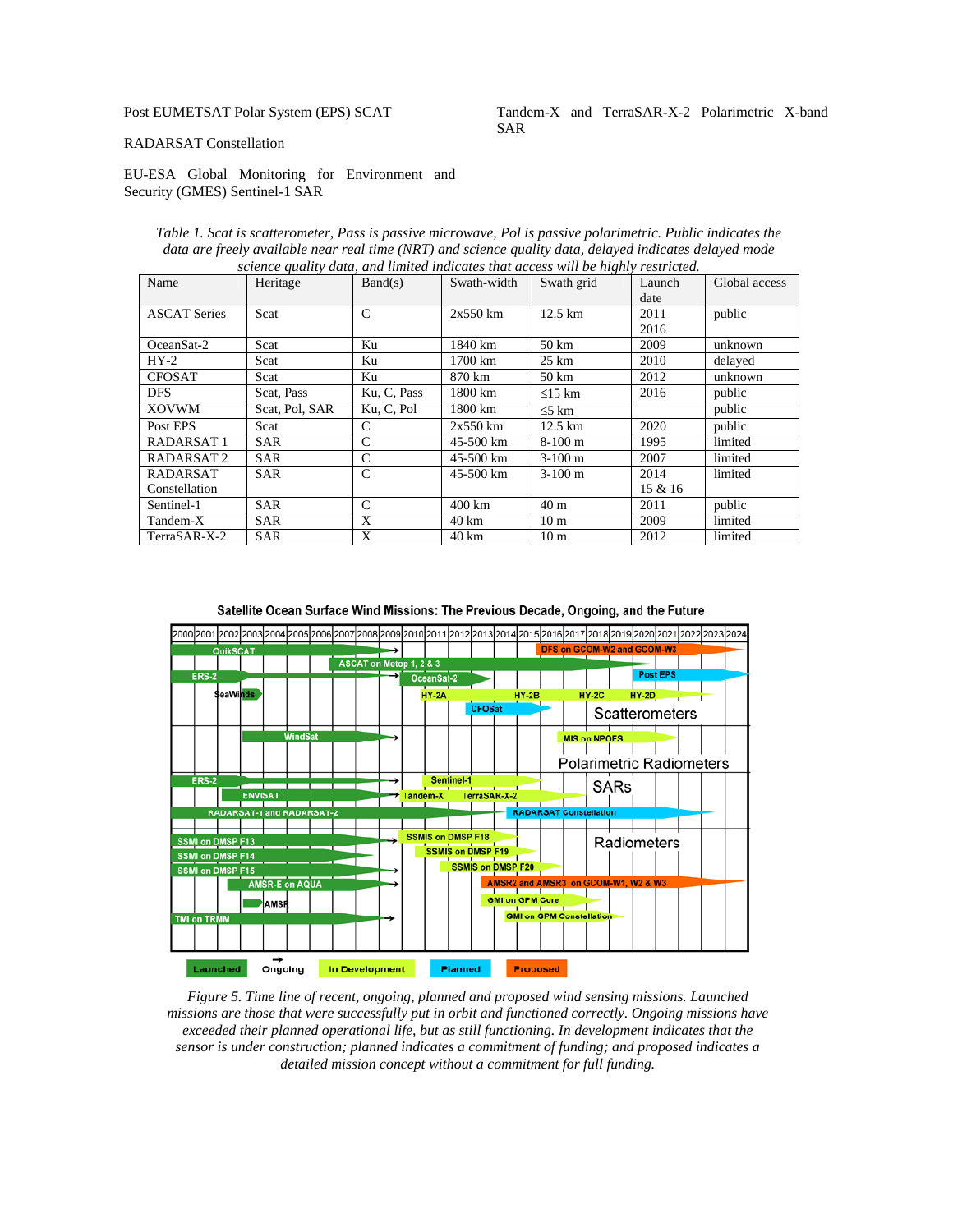# **7. CONCLUSIONS**

# **7.1 Challenges**

The main challenges to satellite ocean wind measurement are (1) availability of data (preferably in near real time), (2) intercalibration of wind (vector and scalar) sensors, (3) insufficient sampling of natural variability (e.g., diurnal and inertial cycles), particularly for vector winds, (4) insufficient resolution and near coastal data for non-SAR instruments, (5) rain contamination (all weather retrievals), and (6) accuracy for high wind speeds  $(>20\text{ms}^{-1})$ . Climate studies also require very small calibration drift; otherwise the challenges are similar for science and operations.

### **7.2 Science Requirements for Future Satellite Wind-Sensing Missions**

The observational needs for operational and science activities are similar, except that the science applications would benefit more from better calibration, uniform reprocessing of data as needed, and better archiving of the data. Many operational centers in the southern hemisphere have difficulty working with satellite data transferred in the manner utilized by major weather prediction centers; consequently, they would also benefit from data provided in a common format that is easier to work with and could also be limited to specific regions of interest.

Specific goals quoted from [17] are:

- All-weather retrievals (i.e., accurate retrievals in rain)
- Accuracy levied upon the selected 10-meter, 1 minute sustained wind as defined by operational requirements for a 0–165 kt wind speed range:
	- o  $5-85$  ms<sup>-1</sup>: speed  $\pm 1$  ms<sup>-1</sup> and direction  $\pm 10$  degrees (2 sigma)
	- $\circ$  2–5 ms<sup>-1</sup>: speed  $\pm 1$  ms<sup>-1</sup> and direction  $\pm 20$  degrees (2 sigma)
	- o  $0-2 \text{ ms}^{-1}$ : speed  $\pm 1 \text{ ms}^{-1}$
- Revisit time interval (defined as the time interval between measurements at a particular point on the ocean surface): every 6 hours (1 to 3 hour goal).
- Reduced product latency: 45–60 minutes from measurement to product availability (15 minute goal)
- 2.5 km x 2.5 km grid spacing, which is defined as the spacing between unique wind vector retrievals (1 km x 1 km goal)
- Unique wind vector grid cells to within 2.5 km of the coast (1 km goal)
- Wind fields delivered into the operational environment
- Product documentation/tutorial/training

 Future OVW measurements need to be sustained and with overlapping periods between sensors to allow for inter-calibration, as per GCOS guidelines. Many science activities and most climate activities require a careful study of the influence of rain on Ku and C-band instruments. The NASA Ocean Vector Wind Science Team has also found that users would benefit from better documentation of derived products, such as regularly gridded fields. Currently there is very little information about the resolution (not grid spacing), smoothing, noise, and inhomogeneity of characteristics for wind or derivative products such as curl. There is also a demand for multi-satellite blended wind/stress products with fine temporal resolution.

For some research activities, a goal for sampling is the resolution of the diurnal and inertial cycles. Note that the sampling goals cannot be achieved with a single satellite in low earth orbit. A constellation of satellites, with freely shared data, is essential to meeting the sampling goals (see section 3.3 and [119]).

The information content of scatterometer winds is grossly underutilized in present NWP models [20; 102]. Plausibly improved data assimilation could be developed to improve the usage of small-scale information.

The proposed DFS or XOVWM missions are a key component to achieving the intercalibration and time series goals. Recent studies show that a dual frequency scatterometer coupled with a radiometer is extremely effective for a very wide range of conditions. The sampling goals will require a constellation of earth orbiting satellites (CEOS), likely supported by a three or more scatterometers plus satellites with scalar wind measuring instruments. An International Ocean Vector Wind Science Team is being developed to help enhance international collaboration and aid in the calibration of new satellite scatterometers. For very near coastal work, in the short term, SAR best provides the desired information; however, access to SAR data has been quite limited.

### **7.3 Timeline and Issues**

### **7.3.1 Short Term: 0 to 4 years**

The launch of several new instruments is anticipated within the next few years: three scatterometers (OceanSat2, FY2, and CFOSAT), and two SARs (Tandem-X and TerraSAR-X-2). It is likely that several radiometers and QuikSCAT will fail.

Short-term issues will likely be a lack of continuity in the time series of operationally available Ku-band scatterometer observations, and a lack of intercalibration (for high wind speeds and rain) between wind sensors. The biases between instruments (e.g., Cband vs Ku-band) will limit the scope of decadal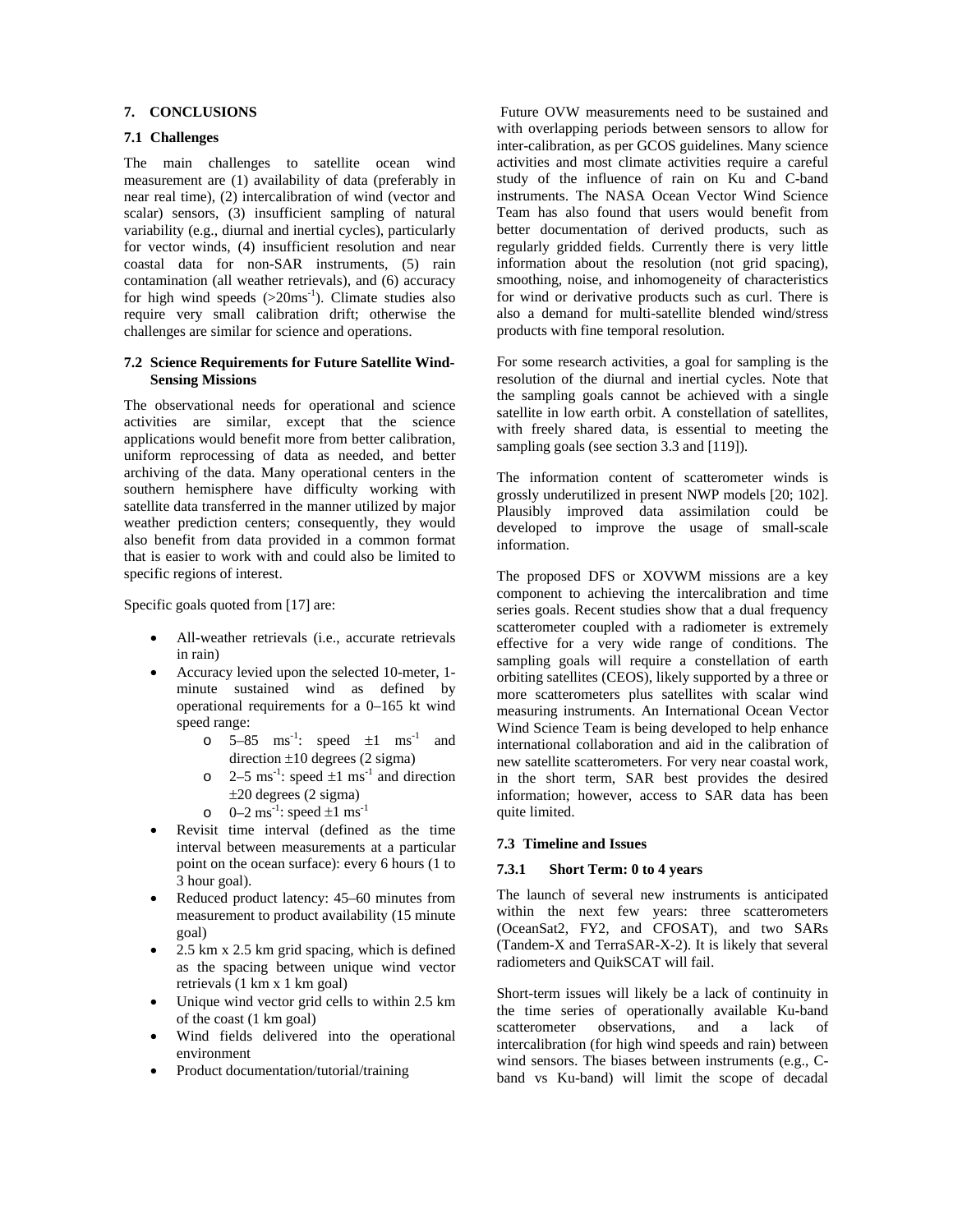variability studies. Rain-related errors in Ku and C-band scatterometers will remain too poorly understood and characterized for climate studies.

Early in this period there will be insufficient temporal sampling to study the vector aspects of the evolution of mesoscale features across the globe. If OceanSat2 (launched 23 Sept. 2009) and FY2 are successful missions and their data become available, and if the orbits are chosen to result in good temporal sampling with ASCAT, it will be possible to combine intercalibrated data to globally examine mesoscale variability.

During this period we anticipate that the assimilation of surface winds in numerical weather prediction models will remain quite useful, although a reduction in sampling may reduce its impact. The observed information below a certain spatial scale will rapidly decay in forecasts. That scale will decrease as the resolution of models improves. For numerical weather prediction centers (such as ECMWF), the loss of QuikSCAT will reduce the impact of scatterometer data on forecast skill. Data from OceanSat-2 or HY2 could compensate for a loss of QuikSCAT if the accuracy of the data is sufficiently good and in case it is shared in near real time.

It is likely that QuikSCAT will be lost within the next few years. For the marine now-casting community and wave community, this will result in an 80 to 90% loss in detected hurricane force from extratropical cyclones; conditions for which many of the challenges mentioned in section 7.1 are relatively important. The impact of QuikSCAT winds on wave forecasting and nowcasting of extratropical storms is so striking that these communities request high priority should be given to replacement of this type of capability. Besides a reduced coverage, to date it is not clear whether a suitable intercalibration between ASCAT and QuikSCAT would allow for a continuation of the retrievable wind speed range for extreme (>30 m/s) winds as available from QuikSCAT. Such intercalibration is very valuable to many climate, science, and operational applications.

### **7.3.2 Intermediate Term: 4 to 10 years**

The launching of two new scatterometers (Post-EPS and DFS) is anticipated. It is also highly likely that satellites launched before this period will fail. Additional satellites are likely to be launched near the end of this period. The availability of collocated Ku and C band data from DFS, and rain rates from AMSR3 on the same satellite, will allow for climate quality inter-calibration with historical Ku and C band radars, enabling climate quality work on a 15 to 20 year time series.

It is anticipated that NWP and reanalysis resolution and parameterizations will increase to the point were surface

wind data have a much greater impact, but are still under utilized.

#### **7.3.3 Long Term: >10 years**

It is plausible that air/sea turbulent heat fluxes will simultaneously be determined from satellite, and likely that finer resolution will enable observations closer to land. If the time series of climate quality observations is maintained, and the spatial/temporal sampling is sufficient, the time series will be long enough to investigate a great deal of ocean variability.

# **8 REFERENCES**

- 1. Adams, I. S., W. L. Jones, S. Vasudevan, and S. Soisuvarn, 2005: Hurricane wind retrievals using the SeaWinds scatterometer on QuikSCAT. *Proc. of MTS/IEEE OCEANS 2005*, Washington, D.C., Marine Technology Society and the Oceanic Engineering Society of the IEEE, 2148-2150.
- 2. Atlas, R., and R.N. Hoffman, 2000: The use of satellite surface wind data to improve weather analysis and forecasting at the NASA Data Assimilation Office. *Satellites, Oceanography and Society*, Halpern, D., Elsevier Oceanography Series,
- 3. Adams, I.S., C.C. Hennon, W. L. Jones, and K. A. Ahmad, 2006: Evaluation of hurricane ocean vector winds from WindSat. *IEEE Trans. Geosci. Rem. Sens.*, **44**, 656 – 667.
- 4. Atlas, R. M., R. N. Hoffman, S. C. Bloom, J. C. Jusem, and J. Ardizzone, 1996: A multiyear global surface wind velocity dataset using SSM/I wind observations. *Bull. Amer. Meteor. Soc*., **77**, 869-882.
- 5. Atlas, R. M., R. N. Hoffman, S. M. Leidner, J. Sienkiewicz, T.-W. Yu, S. C. Bloom, E. Brin, J. Ardizzone, J.Terry, D. Bungato, and J. C. Jusem, 2001: The effects of marine winds from scatterometer data on weather analysis and forecasting*. Bull. Amer. Meteor. Soc*., **82**, 1965-1990.
- 6. Atlas, R. M., A. Y. Hou, and O. Reale, 2005: Application of SeaWinds scatterometer and TMI-SSM/I rain rates to hurricane analysis and forecasting. *ISPRS Journal of Photogrammetry & Remote Sensing*, **59**, 233-243.
- 7. Atlas, R. M., R. N. Hoffman, J. Ardizzone, S. M. Leidner, and J. C. Jusem, 2008: A new cross-calibrated, multi-satellite ocean surface wind product. *Proc. IEEE IGRSS 2008*, Boston, MA, I-106-I-109.
- 8. Attema, E. P., 1991: The active microwave instrument on-board the ERS-1 satellite, *Proc. IEEE*, **79**, 791–799.
- 9. Bettenhausen, M. H., Smith, C. K., Bevilacqua, R. M., Wang, N., Gaiser, P. W., and S. Cox, 2006: A nonlinear optimization algorithm for WindSat wind vector retrievals. *IEEE Trans. Geosci. Rem. Sens.*, **44**, 597- 610.
- 10. Bourassa, M. A., 2006, Satellite-based observations of surface turbulent stress during severe weather. *Atmosphere - Ocean Interactions, Vol. 2.* W. Perrie, Eds., Wessex Institute of Technology Press, pp.35–52.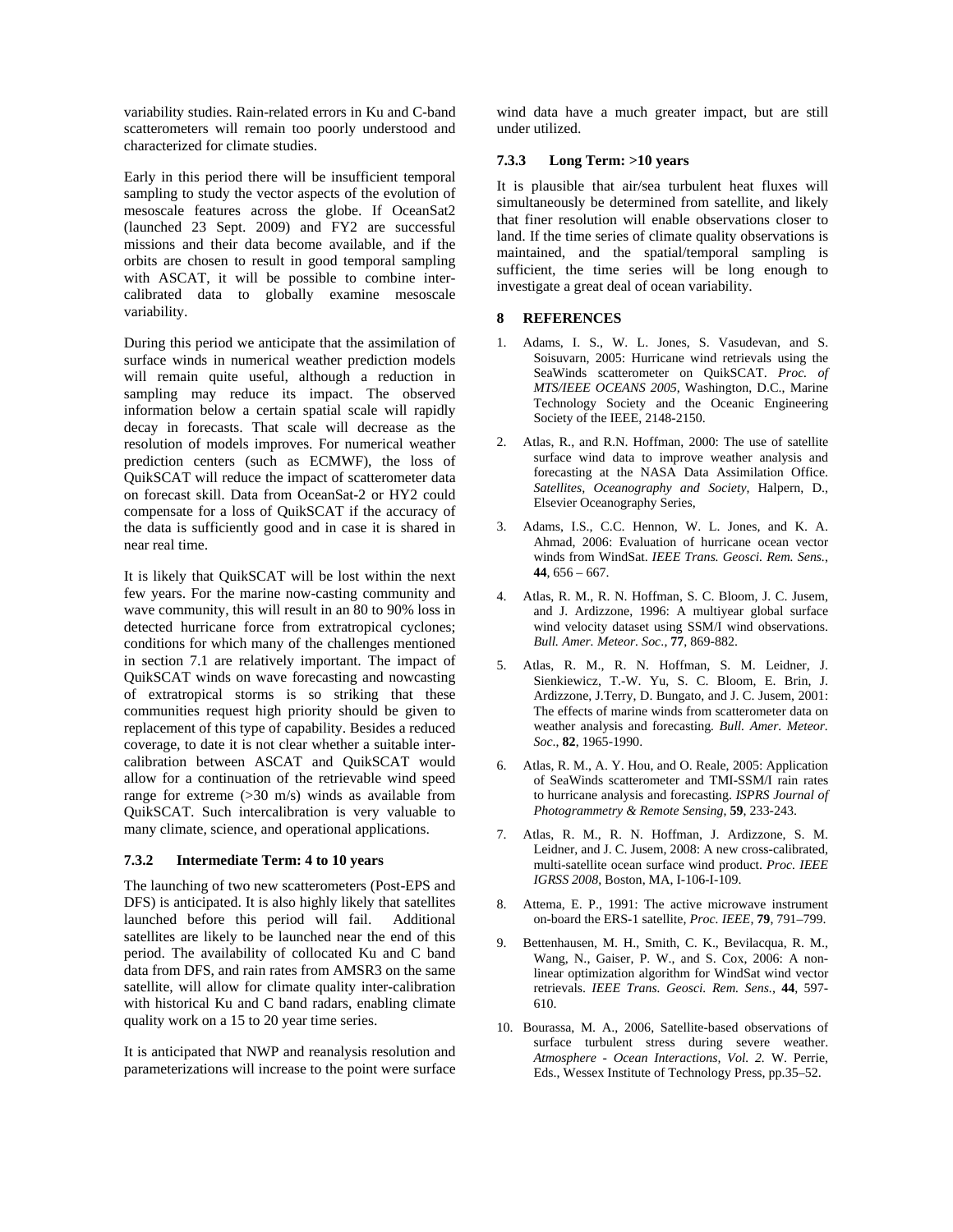- 11. Bourassa, M. A., D. M. Legler, J. J. O'Brien, and S. R. Smith, 2003: SeaWinds validation with research vessels. *J. Geophys. Res.*, **108**, 3019, doi:10.1029/2001JC001028.
- 12. Bourassa, M. A., E. Rodriguez, and R. Gaston. 2009: Summary of the 2008 NASA Ocean Vector Winds Science Team Meeting. *BAMS*, submitted.
- 13. Bourassa, M. A., R. Romero, S. R. Smith, and J. J. O'Brien, 2005: A new FSU winds climatology, *J. Clim*., **18**, 692–3,704.
- 14. Brennan, M. J, and R. D. Knabb, 2007: Operational evaluation of QuikSCAT ocean surface vector winds in tropical cyclones at the Tropical Prediction Center/National Hurricane Center. *Preprints, 11th Symposium on IOAS-AOLS*, San Antonio, TX, AMS. [Available online at http://ams.confex.com/ams/pdfpapers/117225.]
- 15. Brennan, M. J., C. C. Hennon, and R. D. Knabb, 2009: The operational use of QuikSCAT ocean surface vector winds at the National Hurricane Center. *Weather and Forecasting,* early online release.
- 16. Cardone, V. J., H. C. Graber, R. E. Jensen, S. Hasselmann and M.J Caruso, 1995: In search of the true surface wind field during SWADE IOP-1: Ocean wave modeling perspective. *The Global Atmosphere-Ocean System*, **3**, 107-150.
- 17. Chang P. S and Z. Jelenak (eds), 2006: NOAA Operational Satellite Ocean Surface Vector Winds Requirements Workshop Report. NOAA/NESDIS, 52pp. [Available online at http://manati.orbit.nesdis.noaa.gov/SVW\_nextgen/SV W\_workshop\_report\_final.pdf.]
- 18. Chang, P.S., Z.Jelenak, J. Sienkiewicz, R. Knabb, and M. Brennan, 2009: Operational utilization and impact of satellite remotely-sensed ocean surface vector winds in the marine warning and forecasting environment, *Oceanography Magazine*, **22**, 194-207.
- 19. Chelton D. B., M. G. Schlax, M. H. Freilich, R. F. Milliff, 2004: Satellite measurements reveal persistent small-scale features in ocean winds. *Science*, **303**, 978- 983, doi:10.1126/science.1091901.
- 20. Chelton, D. B., M. H. Freilich, J. M. Sienkiewicz, and J. M. Von Ahn, 2006: On the use of QuikSCAT scatterometer measurements of surface winds for marine weather prediction. *Mon. Wea. Rev.*, **134**, 2055-2071.
- 21. Cornillon, P., and K. A. Park, 2001: Warm core ring velocities inferred from NSCAT, *Geophys. Res. Lett*., *28*, 575-578.
- 22. Cox, A. T. and V. R. Swail, 2001: A global wave hindcast over the period 1958-1997: validation and climate assessment. *J. Geophys. Res.*, **106**, C2, 2313- 2329.
- 23. Cronin, M. & Co-Authors (2010). "Monitoring Ocean Atmosphere Interactions in Western Boundary Current Extensions" in these proceedings (Vol. 2), doi:10.5270/OceanObs09.cwp.20
- 24. Draper, D. W. and D. G. Long, 2004a: Simultaneous wind and rain retrieval using SeaWinds data. *IEEE Trans. Geosci. Rem. Sens.*, **42**, 1411-1423.
- 25. Draper, D. W., and D. G. Long, 2004b: Evaluating the effect of rain on SeaWinds scatterometer measurements, *J. Geophys. Res.*, **109**, C02005, doi:10.1029/2002JC001741.
- 26. Ebuchi, N., H. C. Graber, and M. J. Caruso, 2002: Evaluation of wind vectors observed by QuikSCAT/SeaWinds using ocean buoy data, *J. Atmos. Oceanic Technol*., **19**, 2049–2062.
- 27. Edson, R. T., M. A. Lander, C.E. Cantrell, J. L. Franklin, J. D. Hawkins, and P. S. Chang, 2002: Operational use of QuikSCAT over tropical cyclones. The  $25<sup>th</sup>$ *Conference on Hurr. and Trop. Met.*, San Diego, CA, AMS, 41–42**.**
- 28. Fairall, C. & Co-Authors (2010). "Observations to Quantify Air-Sea Fluxes and Their Role in Climate Variability and Predictability" in these proceedings (Vol. 2), doi:10.5270/OceanObs09.cwp.27
- 29. Fernandez, D. E., J. Carswell, S. Frasier, P. S. Chang, P. G. Black, and F. D. Marks, 2006: Dual-polarized C and Ku-Band ocean backscatter response to hurricane force winds. *J. Geophys. Res.*, **11**, C08013, doi:10.1029/2005JC003048.
- 30. Figa-Saldaña J, J. J. W. Wilson, E. Attema, R. Gelsthorpe, M. R. Drinkwater, and A. Stoffelen, 2002: The Advanced Scatterometer (ASCAT) on the Meteorological Operational (MetOp) platform: A Follow-on for European wind scatterometers, *Canadian J. of Rem. Sens.,* **28***,* 404-412.
- 31. Freilich, M. H., 1997: Validation of vector magnitude datasets: effects of random component errors, *J. Atmos. Oceanic Technol*., **14**, 695-703.
- 32. Freilich, M. H. and B. A. Vanhoff, 2006: The accuracy of preliminary WindSat vector wind measurements: comparisons with NDBC buoys and QuikSCAT. *IEEE Trans. Geosci. Rem. Sens.*, **44**, 622–637.
- 33. Gaiser, P. W., K. M. St. Germain, E. M. Twarog, G. A. Poe, W. Purdy, D. Richardson, W. Grossman, W. L. Jones, D. Spencer, G. Golba, J. Cleveland, L. Choy, R. M. Bevilacqua, and P. Chang, 2004: The WindSat spaceborne polarimetric microwave radiometer: Sensor description and early orbit performance. *IEEE Trans. Geosci. Rem. Sens.*, **42**, 2347–2361.
- 34. Gaston, R. and E. Rodrìguez, 2008: Quikscat follow-on concept study. Tech. Rep. JPL Publication 08-18, *Jet Propulsion Laboratory*, [Available online at http://winds.jpl.nasa.gov/publications/QFO\_MissionCo nceptReport\_JPL\_08-18\_2.pdf.]
- 35. Gierach, M. M. M. A. Bourassa, P. Cunningham, J. J. O'Brien, and P. D. Reasor, 2007: Vorticity-based detection of tropical cyclogenesis. *J. Appl. Meteor. Climatol.*, **46**, 1214-1229, doi:10.1175/JAM2522.1.
- 36. Gille, S. T., S. G. Llewellyn Smith, and N. M. Statom, 2005: Global observations of the land breeze. *Geophys. Res. Lett*., **32**, L05605, doi:10.1029/2004GL022139.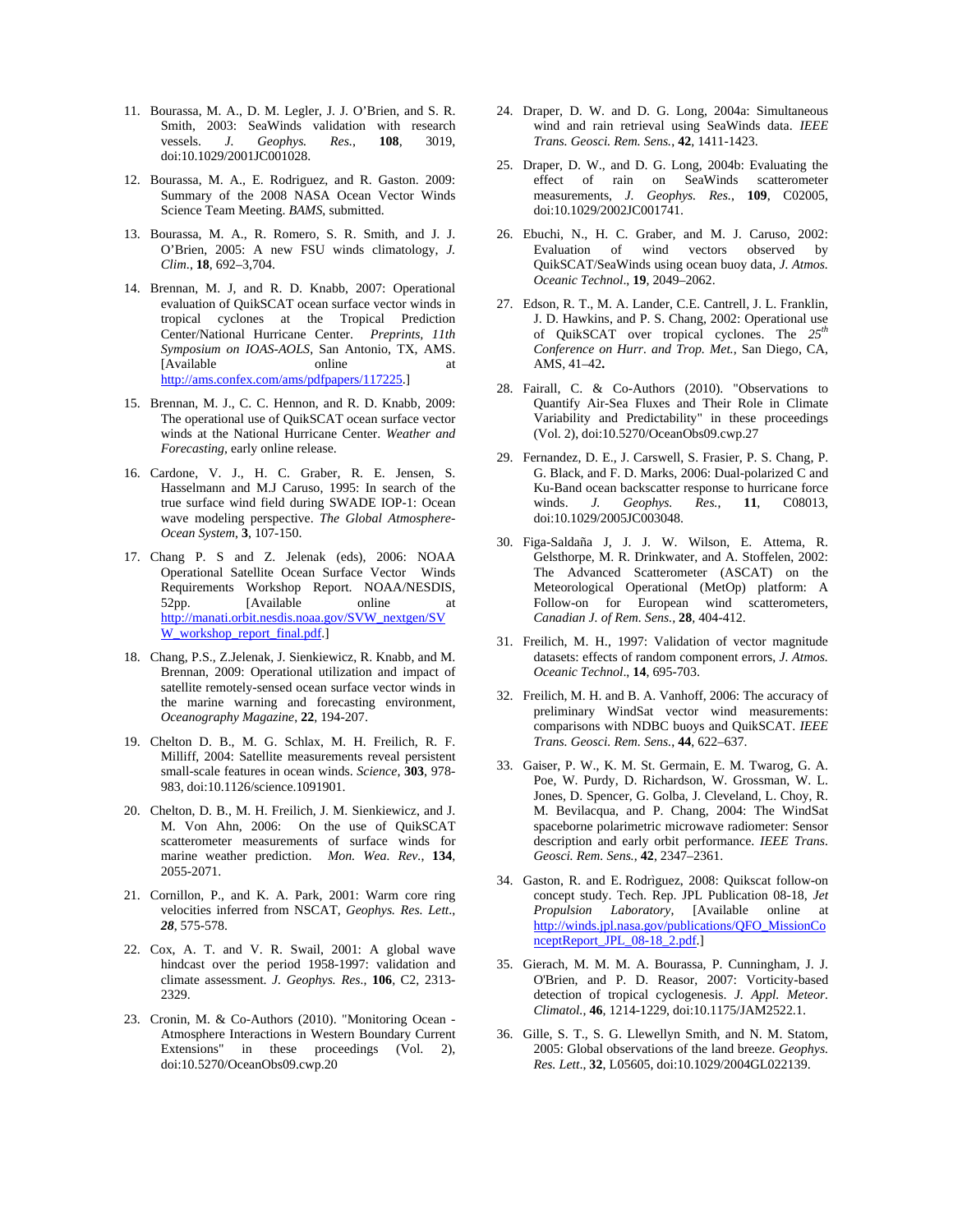- 37. Gille, S., M. Bourassa, C. Bitz, D. Carlson, I. Cerovecki, M. Cronin, W. Drennan, C. Fairall, R. Hoffman, G. Magnusdottir, R. Pinker, I. Renfrew, M. Serreze, K. Speer, L. Talley, and G. Wick, 2010. Surface fluxes in high latitude regions. *Proceedings of the OceanObs'09: Sustained Ocean Observations and Information for Society Conference (Vol. 1)*, Venice, Italy, eds. J. Hall, D.E. Harrison and D. Stammer, ESA Publication WPP-306, 2010.
- 38. Han W., P. J. Webster, J. Lin, W. T. Liu, R. Fu, D. Yuan and A. Hu, 2008: Dynamics of intraseasonal sea level and thermocline variability in the equatorial Atlantic during 2002-03. *J. Phys. Oceanogr.*, **38**, 945-967, doi:10.1175/2008JPO3854.1.
- 39. Hennon, C. C., D. G. Long, and F. J. Wentz, 2006: Validation of QuikScat wind retrievals in tropical cyclone environments. *27th Conf. on Hurr. and Trop. Met.*, Monterey, CA, AMS, JP1.1.
- 40. Hilburn, K. A. and F. J. Wentz, 2008: Intercalibrated passive microwave rain products from the Unified Microwave Ocean Retrieval Algorithm (UMORA). *J. Appl. Meteor. Climatol.*, **47**, 778-794.
- 41. Hilburn, K. A., M. A. Bourassa, and J. J. O'Brien, 2003: Scatterometer-derived research-quality surface pressure fields for the Southern Ocean. *J. Geophys. Res.*, **108**, 10.1029/2003JC001772.
- 42. Horstmann, J., W. Koch, S. Lehner, and R. Tonboe. 2000: Wind retrieval over the ocean using synthetic aperture radar with C-band HH polarization. *IEEE Trans. Geosci. Rem. Sens.*, **38**, 2122-2131.
- 43. Horstmann, J., H. Schiller, J. Schulz-Stellenfleth, and S. Lehner, 2003: Global wind retrieval from SAR. *IEEE Trans. Geosci. Rem. Sens.*, **41**, 2277-2286.
- 44. Horstmann, J., D. R. Thompson, F. Monaldo, S. Iris, and H. C. Graber, 2005: Can synthetic aperture radars be used to estimate hurricane force winds? *Geophys. Res. Lett*., **32**, L22801, doi:10.1029/2005GL023992.
- 45. Hu, H., and W. T. Liu, 2003: Oceanic thermal and biological responses in Santa Ana Winds. *Geophys. Res. Lett*., **30**, 1596, doi:10.1029/2003GL017208.
- 46. Isaksen, L., A. Stoffelen, 2000: ERS-Scatterometer wind data impact on ECMWF's tropical cyclone forecasts. *IEEE Trans. Geosci. Rem. Sens.*, **38**, 1885-1892.
- 47. Isaksen, L., and P. A. E. M. Janssen, 2004: The benefit of ERS Scatterometer Winds in ECMWF's variational assimilation system. *Quart. J. Roy. Meteor. Soc.*,**130**, 793-1,814.
- 48. Jelenak, Z. and P. Chang, 2008: NOAA Operational Satellite Ocean Surface Vector Winds QuikSCAT Follow-on Mission: User Impact Study Report, 91 pp. [Available online at http://manati.orbit.nesdis.noaa.gov/SVW\_nextgen/QFO \_user\_impact\_study\_final.pdf.]
- 49. Jiang, C., L. Thompson, and K. A. Kelly, 2008: Equatorial influence of QuikSCAT winds in an isopycnal ocean model compared to NCEP2 winds, *Ocean Modelling*, **24**, 65-71.
- 50. Jin, X., C. Dong, J. Kurian, J. C. McWilliams, D. B. Chelton, and Z. Li, 2009: SST-wind interaction in coastal upwelling: Oceanic simulation with empirical coupling. *J. Phys. Oceanogr.*, submitted.
- 51. Johnson, J., L. Williams, E. Bracalente, F. Beck, and W. Grantham, 1980: SEASAT-A satellite scatterometer instrument evaluation. *IEEE J. Ocean. Eng.*, **OE-5**, 138-144.
- 52. Josey, S. A., E. C. Kent and P. K. Taylor, 1999: New insights into the ocean heat budget closure problem from analysis of the soc air-sea flux climatology. *Journal of Climate*, **12**, 2856-2880.
- 53. Kara, A. B., J. Metzger, and M. A. Bourassa, 2007: Ocean current and wave effects on wind stress drag coefficient and fluxes over the global ocean. *Geophys. Res. Letts.*, **34**, L01604, doi:10.1029/2006GL027849.
- 54. Kara, A. B., A. J.Wallcraft, and M. A. Bourassa, 2008: Air-sea stability effects on the 10 m winds over the global ocean: Evaluations of air-sea flux algorithms. *J. Geophys. Res.*, *113*, C04009, doi:10.1029/2007JC004324.
- 55. Katsaros, K. B., E. B. Forde, P. Chang, and W. T. Liu, 2001: QuikSCAT's SeaWinds facilitates early identification of tropical depressions in 1999 hurricane season. *Geophys. Res. Lett*., **28**, 1043–1046.
- 56. Kelly, K. A., S. Dickinson, M. J. McPhaden, and G. C. Johnson, 2001: Ocean currents evident in satellite wind data. *Geophys. Res. Lett*., *28*, 2469-2472.
- 57. Kelly, K. A., Dickinson, S., and G. C. Johnson, 2005: Scatterometer winds at TAO buoys reveal time-varying surface currents for the tropical Pacific Ocean, *J. Atmos. Ocean. Tech*. **22**, 735-745.
- 58. Lagerloef, G., R. Lukas, F. Bonjean, J. Gunn, G. Mitchum, M. Bourassa, and T. Busalacchi, 2003: El Niño tropical Pacific Ocean surface current and temperature evolution in 2002 and outlook for early 2003. *Geophys. Res. Lett*., **30**, 1514, doi:10.1029/2003GL017096.
- 59. Lagerloef, G. & Co-Authors (2010). "Resolving the Global Surface Salinity Field and Variations by Blending Satellite and In Situ Observations" in these proceedings (Vol. 2), doi:10.5270/OceanObs09.cwp.51
- 60. Langland, R.H., R. N. Maue, and C. H. Bishop, 2008: Uncertainty in atmospheric temperature analysis. *Tellus A*, **60**, 598-603.
- 61. Lee, T., and M. J. McPhaden 2008: Decadal phase change in large-scale sea level and winds in the Indo-Pacific region at the end of the 20<sup>th</sup> century. *Geophys. Res. Lett.*, **35**, L01605, doi:10.1029/2007GL032419.
- 62. Lee, T., O. Wang, W.-Q. Tang, and W. T. Liu, 2008: Wind stress measurements from the QuikSCAT-SeaWinds scatterometer tandem mission and the impact on an ocean model. *J. Geophys. Res.*, **113**, C12019, doi:10.1029/2008JC004855.
- 63. Leslie, L. M., B. W. Buckley, and M. Leplastrier. 2008: The operational impact of QuikSCAT winds in Perth,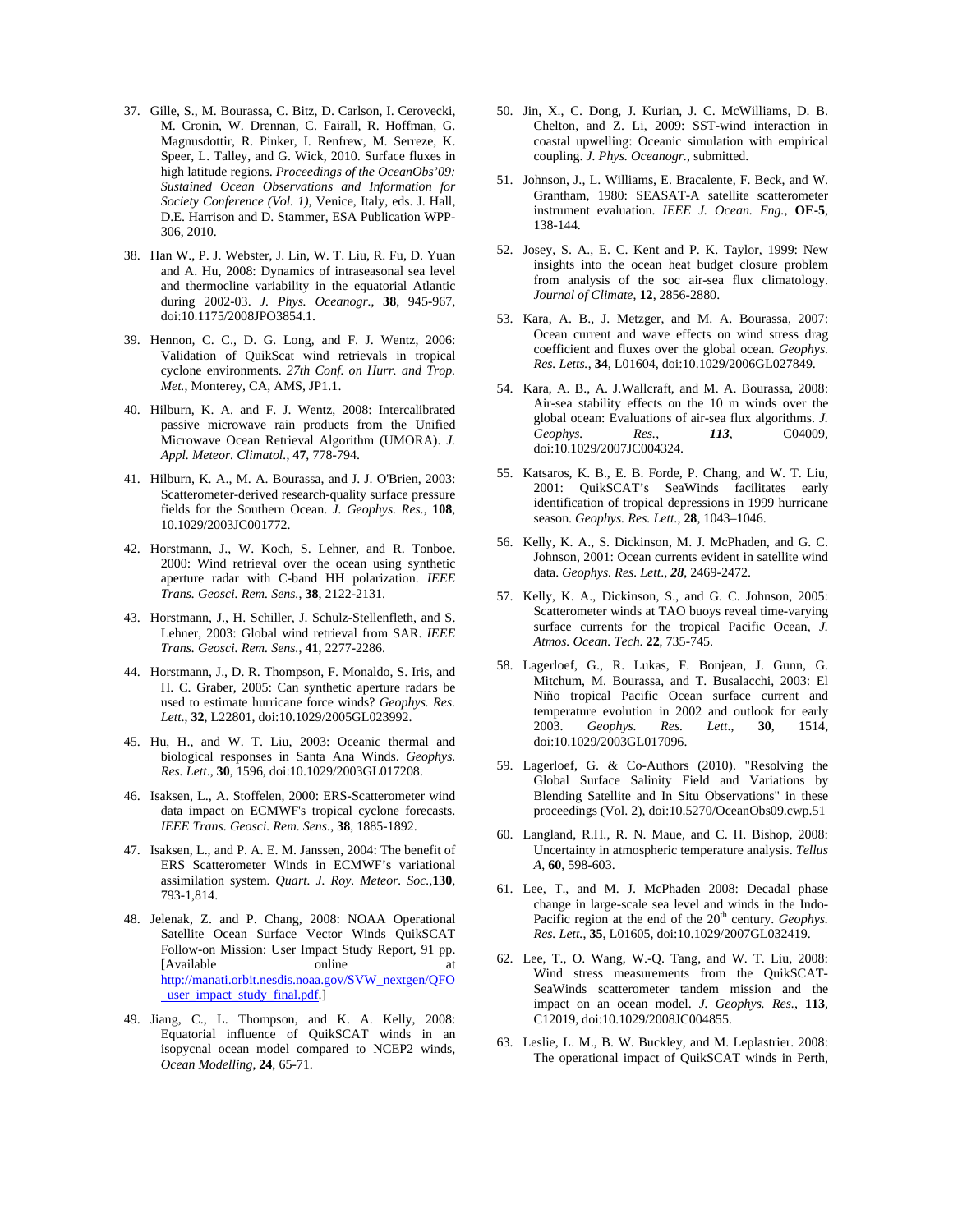Australia: examples and limitations. *Wea. Forecast.*, **23**, 183–193.

- 64. Liu, W. T., 2002: Progress in scatterometer application. *J. Oceanogr*., **58**, 121-136.
- 65. Liu, W. T. and W. Tang, 1996: *Equivalent Neutral Wind*. JPL Publication 96-17, Jet Propulsion Laboratory, Pasadena, 16 pp.
- 66. Liu, W. T., and X. Xie, 2006: Measuring ocean surface wind from space. *Remote Sensing of the Marine Environment, Manual of Remote Sensing, Third Edition, Vol. 6*, , J. Gower, Ed., Amer. Soc. for Photogrammetry and Remote Sens., pp. 149-178.
- 67. Liu, W. T. and X. Xie, 2008: Ocean-atmosphere momentum coupling in the Kuroshio Extension observed from space*. J. Oceanogr*., **64**, 631-637.
- 68. Liu, W. T., X. Xie, and P. P. Niiler, 2007: Oceanatmosphere interaction over Aqulhas extension meanders. *J. Climate*, **20**, 5784-5797.
- 69. Liu, W. T., W. Tang, and X. Xie, 2008a: Windpower distribution over global ocean. *Geophys. Res. Lett.,* **35**, L13808, doi:10.1029/2008GL034172.
- 70. Liu, W. T., W. Tang, X. Xie, R. Navalgund, and K. Xu, 2008b: Power density of ocean surface wind-stress from International scatterometer tandem missions. *Int. J. Remote Sens.*, **29**, 6109-6116.
- 71. Long, D.G., 2002: High resolution wind retrieval from SeaWinds, *Proc. of IGRSS'02*, Toronto, Canada, IEEE, 751-753.
- 72. Long,D.G., 2004: Reconstruction of high resolution ocean wind vectors from low resolution scatterometer measurements. *Proc. of SPIE vol. 5562 Image Reconstruction from Incomplete Data III*, Bellingham, WA, SPIE, 196-207.
- 73. Maloney, E. D., and D. B. Chelton, 2006: An assessment of the sea surface temperature influence on surface wind stress in numerical weather prediction and climate models. *J. Clim.*, **19**, 2743-2762.
- 74. Mears, C. A., D. K. Smith, and F. J. Wentz, 2001: Comparison of special sensor microwave imager and buoy-measured wind speeds from 1987 - 1997. *J. Geophys. Res.*, **106**, 11719-11729.
- 75. Meissner, T. and F. J. Wentz, 2009: Wind vector retrievals under rain with passive satellite microwave radiometers. *IEEE Trans. Geosci. Rem. Sens.*, in press.
- 76. Meissner, T., D. K. Smith, and F. J. Wentz, 2001: A 10 year intercomparison between collocated special sensor microwave imager oceanic surface wind speed retrievals and global analyses. *J. Geophys. Res.*, **106**, 11731-11742.
- 77. Minobe, S., A. Kuwano-Yoshida, N. Komori, S.-P. Xie, and R. J. Small, 2008: Influence of the Gulf Stream on the troposphere. *Nature*, **452**, 206-209.
- 78. Moore, G. W. K. and I. A. Renfrew, 2005: Tip jets and barrier winds: a QuikSCAT climatology of high wind speed events around Greenland. *J. Clim.*, **18**, 3713- 3725.
- 79. Morey, S. L., S. R. Baig, M. A. Bourassa, D. S. Dukhovskoy, and J. J. O'Brien, 2006: Remote forcing contribution to storm-induced sea level rise during Hurricane Dennis, *Geophys. Res. Lett.*, *33*, L19603, doi:10.1029/2006GL027021.
- 80. Morey, S. L., D. S. Dukhovskoy, and M. A. Bourassa, 2009: Connectivity between variability of the Apalachicola River flow and the biophysical oceanic properties of the northern West Florida Shelf. *Continental Shelf Research*, in press.
- 81. Naderi, F., M. H. Freilich, and D. G. Long, 1991: Spaceborne radar measurement of wind velocity over the ocean: an overview of the NSCAT scatterometer system. *Proc. of the IEEE*, 850-866.
- 82. Nie, C., and D. G. Long, 2008a: A C-band scatterometer simultaneous wind/rain retrieval method, *IEEE Trans. Geosci. Rem. Sens.*, **46**, 3618-3632.
- 83. Nie, C., and D. G. Long, 2008b: RADARSAT ScanSAR wind retrieval and rain effects on ScanSAR measurements under hurricane conditions. *Proc. of IGRSS'08*, Boston, MA, IEEE, 493-496.
- 84. NRC, 2007: Options to Ensure the Climate Record from the NPOESS and GOES-R Spacecraft: A Workshop Report. 84pp. [Available online at http://www.nap.edu/catalog.php?record\_id=12033#toc.  $\mathbf{1}$
- 85. Owen, M. P., and D. G. Long, 2009: Land contamination compensation for QuikSCAT near-coastal wind retrieval. *IEEE Trans. Geosci. Rem. Sens.*, **47**, 839-850.
- 86. Perrie, W., W. Zhang, M. Bourassa, H. Shen, and P. W. Vachon, 2008: Impact of satellite winds on marine wind simulations. *Wea. Forecast.,* **23,** 290–303.
- 87. Portabella, M., and A. Stoffelen, 2006: Scatterometer backscatter uncertainty Due to wind variability. *IEEE Trans. Geosci. Rem. Sens.*, **44**, 3356-3362.
- 88. Portabella, M., and A. Stoffelen, 2009: On scatterometer ocean stress. *J. Atmos. Ocean. Techn.,* **26**, 368-382.
- 89. Portabella, M., A. Stoffelen, and J. A. Johannessen, 2002: Toward an optimal inversion method for SAR wind retrieval. *J. Geophys. Res.,* **107***,* doi:10.1029/2001JC000925.
- 90. Powell, M. D., and T. A. Reinhold, 2007: Tropical cyclone destructive potential by integrated kinetic energy. *Bull. Amer. Meteor. Soc.*, **87**, 513-526.
- 91. Quilfen, Y., C. Prigent, B. Chapron, A. A. Mouche, and N. Houti, 2007: The potential of QuikSCAT and WindSat observations for the estimation of sea surface wind vector under severe weather conditions. *J. Geophys. Res.*, **112**, C09023, doi:10.1029/2007JC004163.
- 92. Rienecker, M. & Co-Authors (2010). "Synthesis and Assimilation Systems - Essential Adjuncts to the Global Ocean Observing System" in these proceedings (Vol. 1), doi:10.5270/OceanObs09.pp.31
- 93. Risien, C. M., and D. B. Chelton, 2008: A Global Climatology of Surface Wind and Wind Stress Fields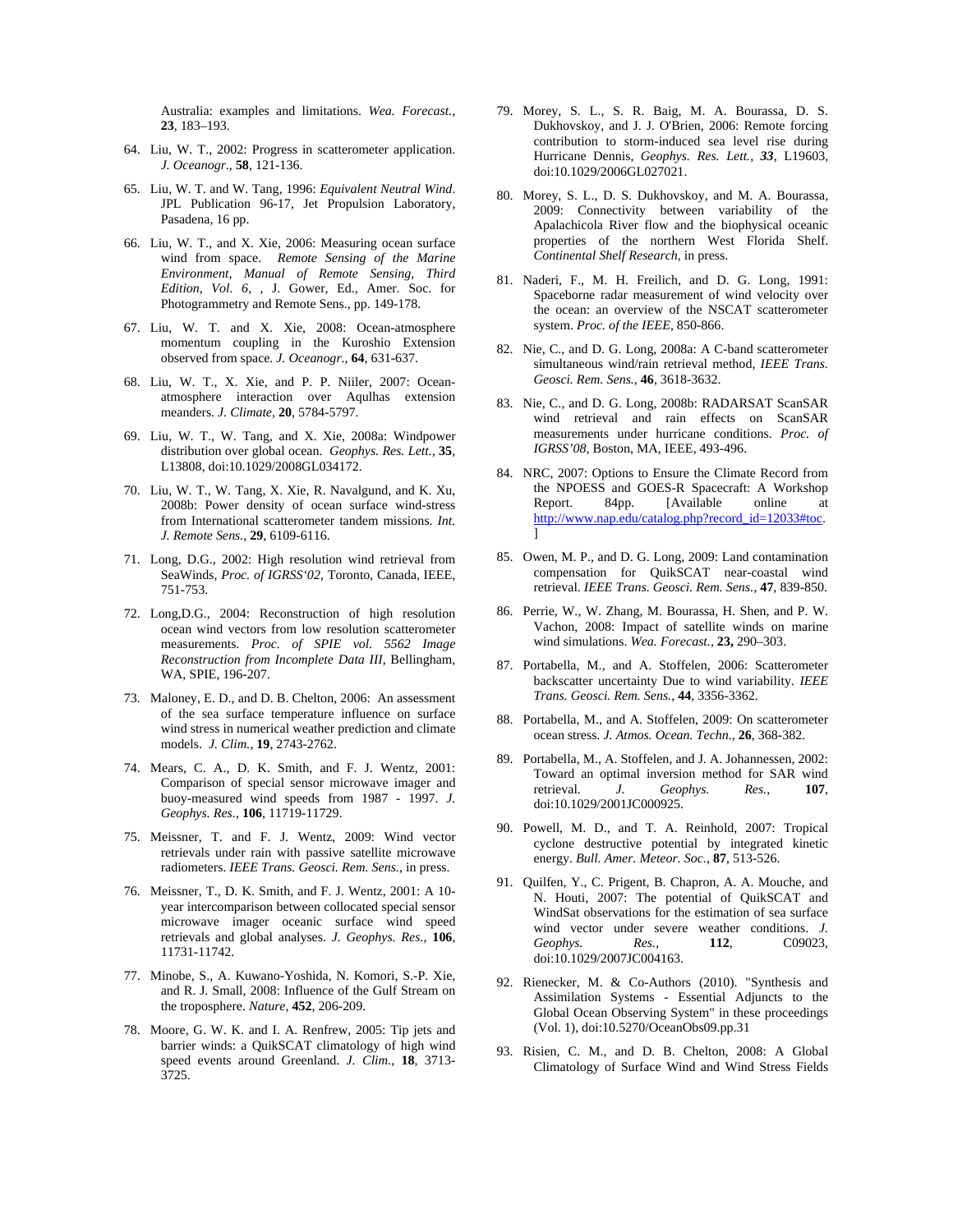from Eight Years of QuikSCAT Scatterometer Data. *J. of Phys. Oceanog.*, **38**, 2379-2413.

- 94. Ross, D.B., V.J. Cardone, J. Overland, R. D. McPherson, W. J. Pierson Jr., and T. Yu, 1985: Oceanic surface winds. *Adv. Geophys*., **27**, 101–138.
- 95. Said, F., and D.G. Long, 2008: Effectiveness of QuikSCAT's ultra high resolution images in determining tropical storm eye location. *Proc. of IGRSS'08,* Boston, MA**,** IEEE, 351-354.
- 96. Sampe, T. and S.-P. Xie, 2007: Mapping high sea winds from space. *Bull. Amer. Meteor. Soc.*, **88**, 1965-1978.
- 97. Schlax, M. G., D. B. Chelton and M. H. Freilich, 2001: Sampling errors in wind fields constructed from single and tandem scatterometer datasets. *J. Atmos. Oceanic Tech.*, **18**, 1014-1036.
- 98. Sharp, R. J., M. A. Bourassa, and J. J. O'Brien, 2002: Early detection of tropical cyclones using SeaWindsderived vorticity. *Bull. Amer. Meteor. Soc.*, **83**, 879– 889.
- 99. Shen, H., W. Perrie, and Y. He, 2007: On SAR hurricane wind speed ambiguities. *Proc. of IGARSS'07*, IEEE, 2531–2534.
- 100. Smith, D., C. Mears, C. Gentemann, and F. Wentz, 2000: Validation of QuikSCAT tropical cyclone winds. *24th Conf. on Hurr. and Trop. Met.*, Boston, MA, AMS, 193–194.
- 101. Smith, S. R., J. Servain, D. M. Legler, J. N. Stricherz, M. A. Bourassa, and J. J. O'Brien, 2004: *In situ* based pseudo-wind stress products for the tropical oceans. *Bull. Amer. Meteor. Soc*., **85**, 979–994.
- 102. Song, Q., D. B. Chelton, S. K. Esbensen, N. Thum, and L. W. O'Neill, 2009: Coupling between sea-surface temperature and low-level winds in mesoscale numerical models. *J. Clim.*, **22**, 146-164.
- 103. Spencer, M. W., C. Wu, and D. G. Long, 2000: Improved resolution backscatter measurements with the SeaWinds pencil-beam scatterometer. *IEEE Trans. Geosci. Rem. Sens.*, **38**, 89-104.
- 104. Stoffelen, A., 1998: Towards the true near-surface wind speed: error modelling and calibration using triple collocation. *J. Geophys. Res.*, **103**, 7755-7766.
- 105. Swail, V. & Co-Authors (2010). "Wave measurements, needs and developments for the next decade" in these proceedings (Vol. 2), doi:10.5270/OceanObs09.cwp.87
- 106. Tsai, W-Y, J. E. Graf, C. Winn, J. N. Huddleston, S. Dunbar, M. H. Freilich, F. J. Wentz, D. G. Long, and W. L. Jones, 1999: Postlaunch Sensor Verification and Calibration of the NASA Scatterometer. *IEEE Trans. Geosci. Remote Sens.*, **37**, 1517-1542.
- 107. Vachon, P. W. and F. W. Dobson, 1996: Validation of wind vector retrieval from ERS-1 SAR images over the ocean. *Global Atmos. Ocean Syst.,* **5**, 177–187.
- 108. Vogelzang, J., A. Stoffelen, A. Verhoef, J. de Vries, and H. Bonekamp, 2009: Validation of two-dimensional variational ambiguity removal on SeaWinds

scatterometer data. *J. Atmos. Oceanic Technol.*, accepted.

- 109. Von Ahn, J., J.M. Sienkiewicz and P. Chang, 2006: Operational impact of QuikSCAT winds at the NOAA ocean prediction center. *Wea. Forecast.*, **21**, 523–539.
- 110. Wackerman, C., C. Rufenach, R. Schuchman, J. Johannessen, and K. Davidson, 1996: Wind vector retrieval using ERS-1 synthetic aperture radar imagery. *IEEE Trans. Geosci. Rem. Sens.*, **34**, 1343-1352.
- 111. Weissman, D. E., K. L. Davidson, R. A. Brown, C. A. Friehe, and F. Li, 1994: The relationship between the microwave radar cross section and both wind speed and stress: Model function studies using Frontal Air-Sea Interaction Experiment data. *J. Geophys. Res.*, **99**, C5, doi:10.1029/93JC03371.
- 112. Weissman, D.E., M. A. Bourassa, and J. Tongue, 2002: Effects of rain rate and wind magnitude on Sea Winds scatterometer wind speed errors. *J. Atmos. Ocean. Technol.*, **19**, 738-746.
- 113. Wentz, F.J., 1992. Measurement of Oceanic Wind Vector Using Satellite Microwave Radiometers, *IEEE Trans. Geosci. Rem. Sens.*, **30**, 960-972.
- 114. Wentz, F.J., 1997. A well-calibrated ocean algorithm for Special Sensor Microwaver/Imager. *J. Geophys. Res.*, **102**, 8703-8718.
- 115. Wentz, F.J, and D.K. Smith, 1999: A model function for the ocean normalized radar cross-section at 14 GHz derived from NSCAT observations. *J. Geophys., Res.*, **104**, 11499-11524.
- 116. Wentz, F. J., L. Ricciardulli, K. A. Hilburn, and C. A. Mears, 2007: How much more rain will global warming bring? *Science*, **317**, 233-235.
- 117. Williams, B. A., and D. G. Long, 2008a: Estimation of hurricane winds from SeaWinds at ultra high resolution. *IEEE Trans. Geosci. Rem. Sens.*, **46**, 2924- 2935.
- 118. Williams, B. A., and D. G. Long, 2008b: Rain and wind estimation from SeaWinds in hurricanes at ultra high resolution. *Proc. of IGRSS'08*, Boston, MA, IEEE, 664-667.Wilson, S. & Co-Authors (2010). "The Ocean Surface Topography Constellation: The Next 15 Years in Satellite Altimetry" in these proceedings (Vol. 2), doi:10.5270/OceanObs09.cwp.92Woiceshyn, P. M., M. G. Wurtele, and G. F. Cunningham, 1989: Wave hindcasts forced by scatterometer and other wind fields, *2nd Int. Workshop on Wave Hindcast. and Forecast.*, 268–277.
- 119. Wunsch, C. and P. Heimbach, 2007: Practical global oceanic state estimation. *Physica D-Nonlinear Phen.*, **230**, 197-208.
- 120. Yuan, X., 2004: High-wind-speed evaluation in the Southern Ocean. *J. Geophys. Res.*, **109**, D13101, doi:10.1029/2003JD004179.
- 121. Yueh, S. H., B. W. Stiles, and W. T. Liu, 2003: QuikSCAT wind retrievals for tropical cyclones. *IEEE Trans. Geosci. Rem. Sens.*, **41**, 2616-2628.